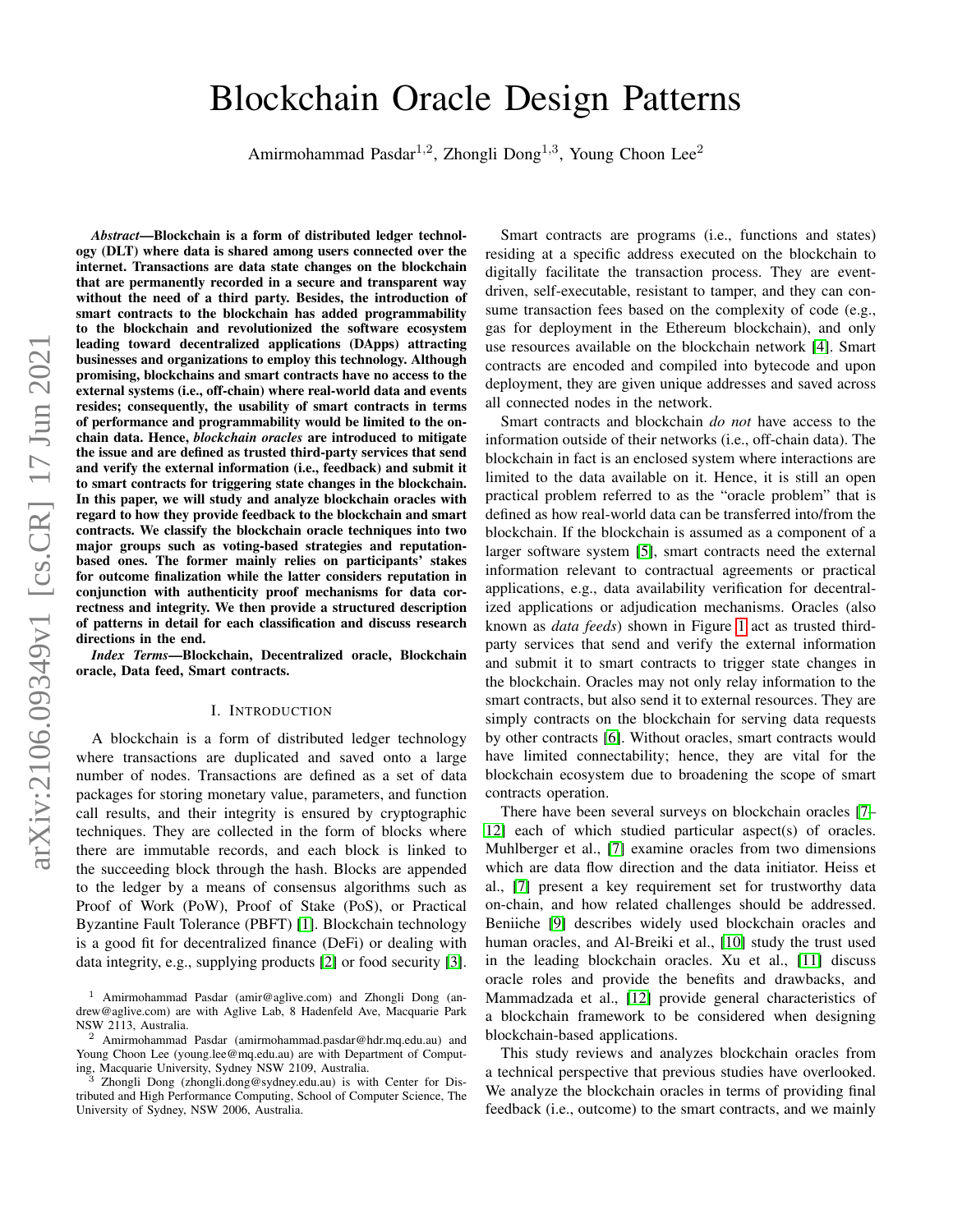

<span id="page-1-0"></span>Figure 1. The oracle role as trusted third-party services for sending and verifying the external information. Blockchain oracles can be single or a pool of oracles interacting with the external world.

seek an answer for the following research question (RQ);

*RQ: How are blockchain oracles designed to provide the outcome to smart contracts?*

RQ fundamentally contributes to providing deep insights into the design, development requirements, and usage of blockchain oracles. Hence, to properly answer the RQ1, we conduct this research through the Multivocal Literature Review (MLR) technique defined as a form of Systematic Literature Review (SLM) in which "grey" literature and "white papers" are included [\[13\]](#page-22-11). The initial search keywords are selected based on a combination of *blockchain oracles*, *data feed*, and/or *smart contracts*, *design* and/or *pattern* for covering the vast majority of related studies. During the paper collection, snowballing technique [\[14\]](#page-22-12) is employed to collect relevant studies for the literature review. Several digital libraries are used to extract a fine set of papers on the proposed topic such as IEEE Xplore<sup>[1](#page-1-1)</sup>, ScienceDirect<sup>[2](#page-1-2)</sup>, ACM Digital Library<sup>[3](#page-1-3)</sup>, DBLP:Computer Science Bibliography<sup>[4](#page-1-4)</sup>, and Google Scholar<sup>[5](#page-1-5)</sup>.

Finally, with the ever-increasing usage of blockchain, the need for real-world data for extending the blockchain usability while mitigating the potential risk of data manipulation is exponentially increasing [\[15\]](#page-22-13). Hence, this study intends to fill the gap by presenting techniques, challenges, advantages and disadvantages of existing blockchain oracle design patterns through a comprehensive review of cutting-edge studies. In this regard, we categorize the collected research studies on either the oracle design or oracle usage into two major groups with respect to the *monetary incentives* employed in the blockchain oracle design. Incentive mechanisms are in place to encourage users to participate in the network governance and improve the blockchain security and functionality. The first group is oracles that employ *voting-based* strategies for data aggregation and outcome. The second group leverages *reputation-based* strategy to select the oracle for reporting back the outcome to the requester. They may employ authenticity proof mechanisms to prove the integrity and correctness of obtained data from external resources. Figure [2](#page-1-6) shows the structure of this research survey.

The paper is organized as follows: Section [II](#page-1-7) briefly overviews the survey papers on blockchain oracles. In Section [III](#page-3-0) we present voting-based oracles as a way of providing



<span id="page-1-6"></span>Figure 2. The structure of research study.

oracle feedback which is followed by Section [IV](#page-12-0) in which authenticity proof mechanisms are also studied. Section [V](#page-20-0) presents future research directions, and we conclude the paper in Section [VI.](#page-21-0)

#### <span id="page-1-7"></span>II. GENERAL VIEW ON ORACLES & PRIOR RESEARCH

This section presents a general classification of oracles as data feed services, issues, and discussions on prior survey research on blockchain oracles.

#### *A. Oracles as Data Feed Services*

Oracles (or data feed services) respond to queries which can be in the form of "What is the current ETH<sup>[6](#page-1-8)</sup>/USD exchange rate?", and oracles may consult with different sources (or a single source) to fetch the required information and return it to the smart contracts. Oracles can also be *computation oracles* such as Truebit [\[16\]](#page-22-14) or Provable [\[17\]](#page-22-15) that perform user-defined computation-intensive tasks off-chain, providing computing power to the blockchains, and enabling decentralized token economy. In addition, a general view of blockchain oracles facilitates its classification which can be fallen into four major groups: (1) *source*; the origin of data, (2) *information direction*; inbound or outbound, (3) *trust*; centralized or decentralized, and (4) *design pattern* [\[9,](#page-22-8) [10\]](#page-22-9).

*Oracle sources* can be chosen from (a) software oracles where data comes from online sources (e.g., online servers), (b) hardware oracles where data comes from the physical world (e.g., sensors), and (c) human oracles that are also responsible for verifying the authenticity of information and its translation into smart contracts. *Information direction* means the way information flows; from/to external resources, e.g., a smart lock is an outbound oracle that once the payment is received at the address, unlocks the lock in the physical world. There is the concept of *trust* that can be centralized or decentralized. Centralized oracles are efficient but they can

<span id="page-1-1"></span><sup>1</sup>https://ieeexplore.ieee.org/Xplore/home.jsp

<span id="page-1-2"></span><sup>2</sup>https://www.sciencedirect.com/

<span id="page-1-3"></span><sup>3</sup>https://dl.acm.org

<span id="page-1-4"></span><sup>4</sup>https://dblp.org/

<span id="page-1-5"></span><sup>5</sup>https://scholar.google.com.au/

<span id="page-1-8"></span> $6$ Ether (ETH) is the native token of the Ethereum blockchain.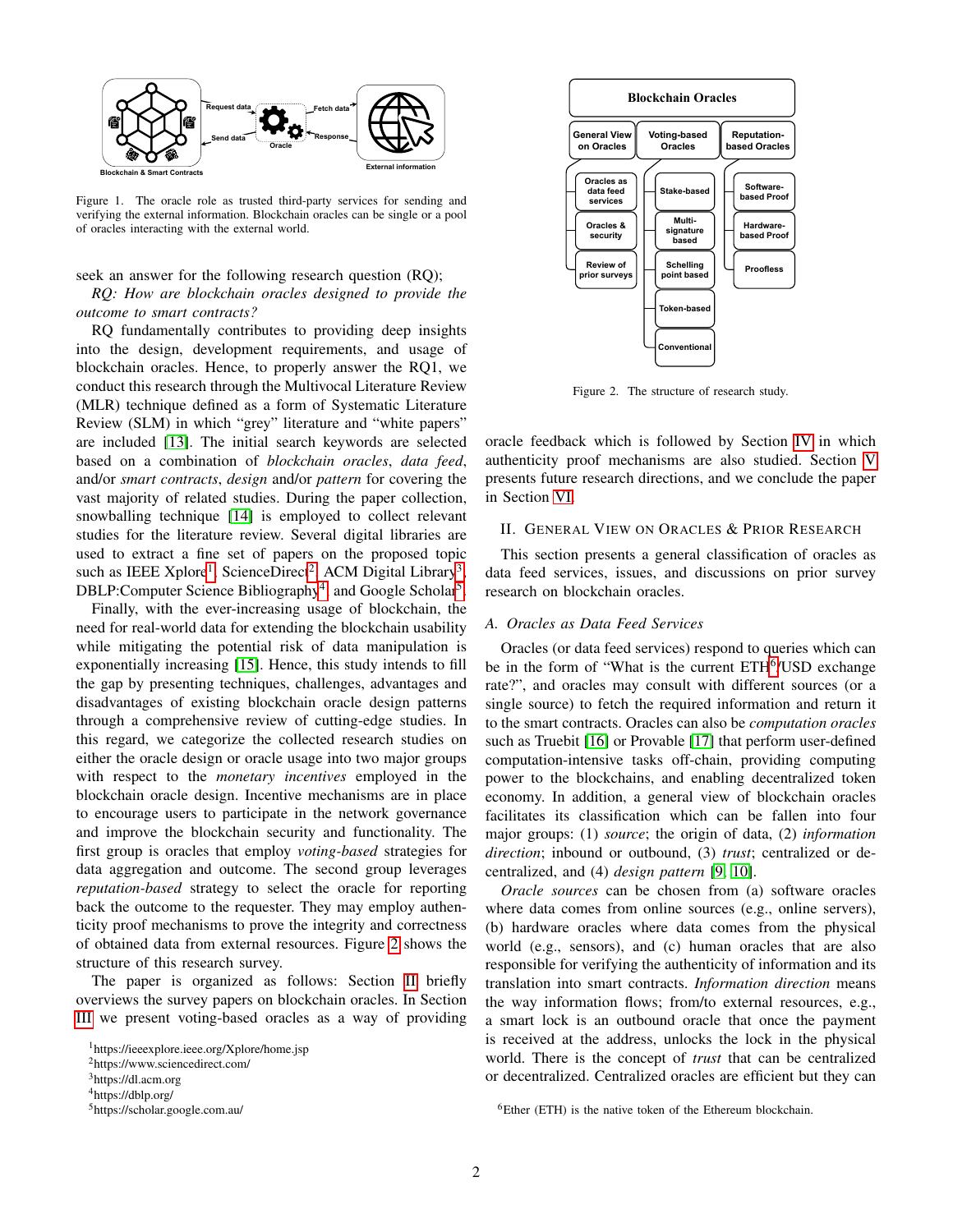be risky because a single entity provides information, controls the oracles, and a failure makes the contracts less resilient to vulnerabilities and attacks. In contrast, decentralized oracles (i.e., consensus-based oracles) increase the reliability of the information provided to the smart contracts by querying multiple resources. It should be noted that an oracle is considered decentralized if it is permissionless- users can join or leave, and every user has an equal privilege [\[18\]](#page-22-16). Finally, *design patterns* are defined as (a) request-response when the data space is huge and can be implemented as on-chain smart contracts and initiated on-chain, or off-chain oracles for monitoring, retrieving, and returning data (b) publish-subscribe when the data is expected to change, e.g., RSS feeds, and (c) immediate read when the data is required for an immediate decision.

#### *B. Oracles & Security*

Data feed services to the smart contracts may have desired properties such as how easily they are parsable, adopted, and deployed as well as their authenticity, and being nonequivocation (i.e., being unable to modify or delete data when becomes published) [\[19\]](#page-22-17). However, it may come with issues that emerge from putting *trust* in a single third party which is represented as a single *point of failure* because external malicious actors can break into a single system and alter or delete facts. Oracles are prone to be hacked; their process is vague, they can be bribed, and may not be stable [\[20\]](#page-22-18). Also, smart contracts lack *direct* network access, and the use of transport layer security (TLS) to fetch information while keeping data untampered during transmission is not enough [\[21\]](#page-22-19). Hence, mechanisms should exist to digitally sign the data for verification, and in this regard, oracles are neither tamper-resistant nor trustless.

Oracles do not mainly hold security properties of native blockchain protocols, however, the correctness of the data can be attested through authenticity proof mechanisms, e.g., software-based [\[21,](#page-22-19) [22\]](#page-22-20) or hardware-based approaches [\[6,](#page-22-5) [23\]](#page-22-21). Although an ideal oracle is hard to achieve, oracles must provide the same level of security in proportion to the blockchain they support in the form of integrity, confidentiality, and availability. High economic security that is defined as financial resources required for compromising a network, should be in a way that compromising a network would not be beneficial if the financial benefits are not higher than the cost. Hence, the higher the decentralized oracle platform degree, the larger number of nodes to be compromised. For example, Truebit [\[16\]](#page-22-14) is believed to be the first scalable off-chain computation protocol designed for the Ethereum blockchain. It employs incentive models as well as proofs via off-chain solvers and challengers. If there is a dispute, solvers and challengers employ an off-chain verification that is done through checking the computation steps powered by an on-chain interpreter recursively to reach a point where they disagree with the state change, and the final value is decided on-chain verifying the validity of one of the state changes. Truebit incentivizes challengers via jackpot repository for auditing purposes; outsourcing computation off-chain while maintaining verification on-chain.

# *C. Prior Research on Blockchain Oracles*

Although the given classification may provide information about the oracle's role, it does not provide *technical* aspects of blockchain oracles. Xu et al., [\[11,](#page-22-10) [24\]](#page-22-22) provide insights about the oracle roles, benefits, and drawbacks from another perspective. They argue that oracles can be implemented as smart contracts in the blockchain network where an external state is periodically injected into the oracle by an off-chain injector. This type of oracle imposes drawbacks on the blockchain as all participants involved in the transaction should trust the oracle, and injected external states cannot be fully verified by other validators, i.e., miners.

The authors state *reverse oracles* are also in need as sometimes off-chain components may need to have access to data stored on the blockchain (or the smart contracts running on the blockchain) to provide data or checks. In their point of view, one important aspect of the reverse oracle is interactions that should be *non-intrusive*. A non-intrusive interaction is defined as not changing the system core design while it should be through the configuration of smart contracts function or visibility of the transaction on the blockchain. However, adding such a component in a non-intrusive may not be possible, e.g., the Nakamoto consensus algorithm may be inconsistent with normal transaction semantics in enterprise systems. Finally, they explain that a bidirectional binding can exist between off-chain legal contracts and on-chain smart contracts. Digitizing legal contracts and smart contracts could be done on the blockchain where some conditions are implemented by smart contracts. This model comes with drawbacks such as expressiveness since some items of a legal contract cannot be translated into the code. Also, by using a public blockchain, enforceability would be questioned, and different interpretations from the conditions and coding them into the smart contract may exist.

Furthermore, Xu et al., in another study [\[5\]](#page-22-4) consider the blockchain as a software connector, which could be a decentralized solution to centralized shared data storage. Although information transparency and traceability become improved, it increases communication latency due to the mining mechanism resulting in poor user experience. The authors propose that a good practice for public blockchain is to keep the raw data stored off-chain and only meta-data be injected into the blockchain.

In contrast, Muhlberger et al., [\[7\]](#page-22-6) examine blockchain oracles based on four different scenarios with respect to the data flow direction and the initiator of the data. The inbound oracle data fetches data from the outside world and pushes data onto the blockchain network, and based on the data initiator it can be pull-based or push-based inbound oracle. The former, upon receiving the request, collects the state from offchain components, and sends the result back to the blockchain (via a transaction). In the latter, the off-chain state is sent to the on-chain component by the off-chain component. The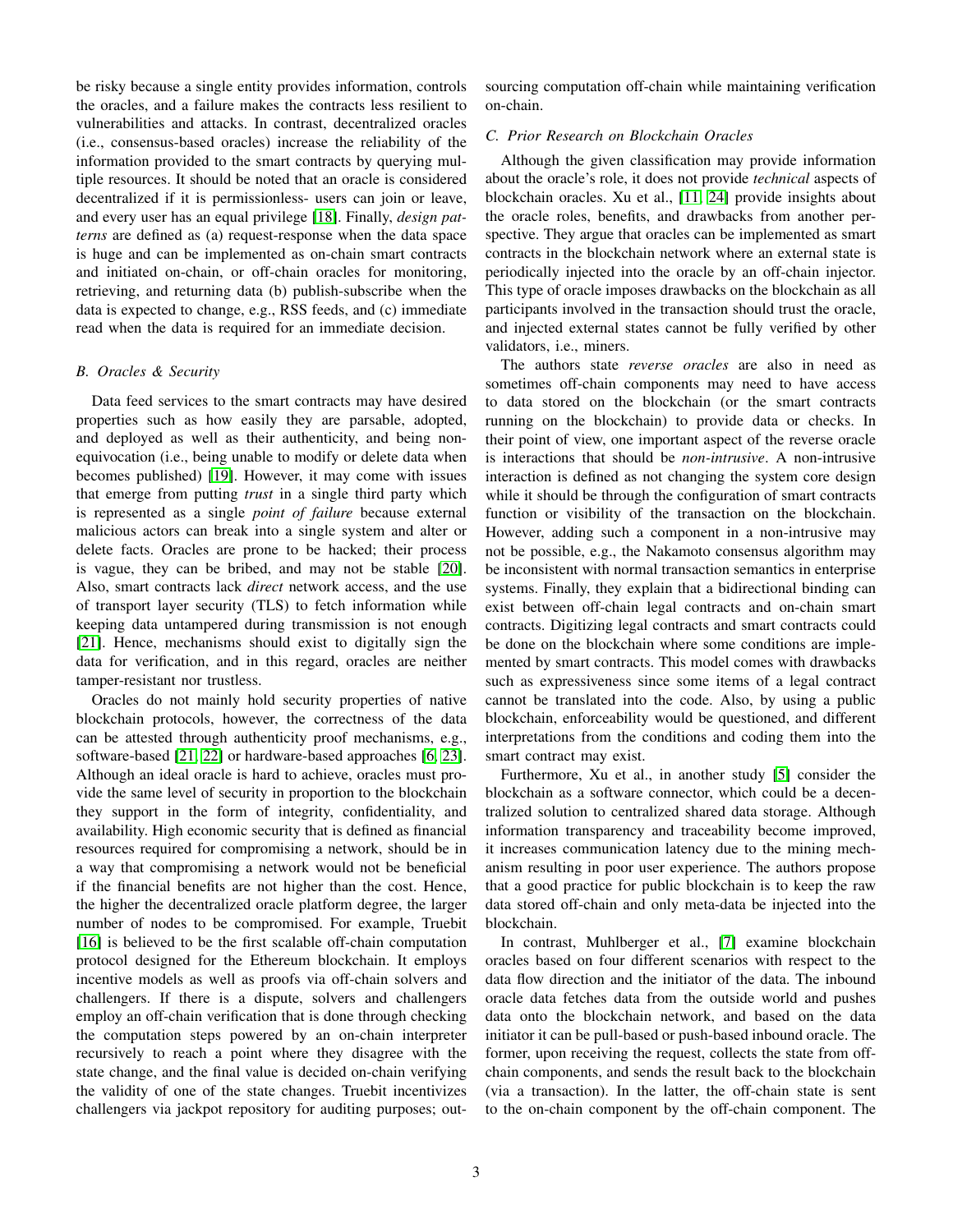outbound mode is where information from the blockchain is transmitted to the external world. If the outbound becomes pull-based, the off-chain component retrieves on-chain states from an on-chain component. In the push-based, the onchain component sends the off-chain state to an off-chain component. Muhlberger et al., through quantitative analysis, reveal that the pull-based inbound oracle is the fastest, and the push-based outbound oracle is the slowest. In fact, they explain that while in the inbound pull-based the state is transparent and requests are initiated on-chain, the response time depends on the network speed that causes a bottleneck. In the inbound push-based, data manipulation can happen as the oracle is not deployed or initiated on the blockchain. Contrary, the outbound pull-based oracle may take some time due to the size of the network and requested information, however, in the outbound push-based the network speed or error that occurred in the monitoring process of the blockchain can affect the oracle.

Beniiche [\[9\]](#page-22-8) reviews the most widely used oracle services such as Provable and ChainLink, and provides the general architectures of the oracles. Beniiche also considers human oracles with an introduction to Augur and Gnosis as the leading prediction markets, and with respect to the discussed architectures, classifies oracles into three design groups; publishsubscribe, immediate read, and request-response. In contrast, Al-Breiki et al., [\[10\]](#page-22-9) study leading blockchain oracles (and services) in terms of trust. The authors review their system architectures along with the advantages and disadvantages. Mammadzada et al., [\[12\]](#page-22-7) present a blockchain oracle framework that assists developers and decision-makers with the design of blockchain-based applications. The framework considers data origins, how data is processed during transactions, validation, and integration to the applications as the fundamental criteria for the framework.

In comparison to studies [\[7,](#page-22-6) [9](#page-22-8)[–12\]](#page-22-7), Heiss et al., [\[8\]](#page-22-23) provide a set of key requirements for trustworthy data on-chain, explaining the challenges and the solutions for them. They argue that in addition to safety (avoid triggering blockchain state transition by incorrect data) and liveness (blocking blockchain state transition when data is unavailable) as the characteristics of a distributed systems, *truthfulness* is necessary as it does not allow execution of blockchain state transition by untruthful data provisioning. Based on these properties, there are challenges defined for each of them as; availability, correctness, and incentive compatibility. Incentive compatibility consists of two key characteristics; (1) attributability referred to as mapping data to the source provider, and with respect to the behavior, the data source can be rewarded or penalized, and (2) accountability defined as depositing stake before providing data, and upon the truthful data provisioning, it is paid back. The correctness consists of authenticity and integrity such that the former deals with approving the data source and the latter shows the data should become untampered during the transition, respectively. Finally, the liveness refers to availability and accessibility such that the former implies the availability of the system should be as good as of its least available component,

<span id="page-3-1"></span>

| Table I                                                    |  |
|------------------------------------------------------------|--|
| SUMMARY OF EXISTING LITERATURE REVIEW ON BLOCKCHAIN ORACLE |  |

| Literature                  | <b>Key Research Outcomes</b>                                                                                                                                                                                                                                                  |
|-----------------------------|-------------------------------------------------------------------------------------------------------------------------------------------------------------------------------------------------------------------------------------------------------------------------------|
| Xu et al., [5]              | Providing a discussion on validation strategies for<br>oracles which can be internal or external. The former<br>discusses injecting the external state into the blockchain<br>causing latency and trust management issues but the<br>latter's issue is trusted third parties. |
| Muhlberger<br>et al., [7]   | Classifying oracles into four groups based on the<br>information flow direction and data initiator: inbound<br>pull-based, inbound push-based, outbound pull-based,<br>and outbound push-based.                                                                               |
| Heiss et al.,<br>[8]        | Data on-chain trustworthy requirements and challenges<br>are explained.                                                                                                                                                                                                       |
| Beniiche [9]                | Describing widely used oracles, and human oracles, and<br>with respect to their architecture classifies oracles into<br>three groups; publish-subscribe, immediate read, and<br>request-response.                                                                             |
| Al-Breiki et<br>al., $[10]$ | Studying trust in the leading blockchain oracles, and<br>reviewing their system architecture, advantages, and<br>disadvantages.                                                                                                                                               |
| Mammadzadea<br>et al., [12] | Describing blockchain oracle framework for assisting<br>developers with the design of blockchain-based<br>applications taking into account data origins, processing<br>data during transactions, validation and integration to<br>the applications.                           |
| Xu et al.,<br>[11, 24]      | Classifying oracles into three groups; conventional<br>oracles, reverse-oracles, and legal and smart contract<br>pair.                                                                                                                                                        |

hence, the outage should be kept minimum. The latter means that data must be accessible at any time.

Table [I](#page-3-1) provides the summary of existing literature review on the blockchain oracles.

# III. VOTING-BASED ORACLES

<span id="page-3-0"></span>Although oracles can provide feedback to the submitted queries, there may be inconsistencies and discrepancies between the received responses from the oracles to the blockchain and smart contracts. To mitigate the issue in terms of the data *correctness*, users can form a set of voters and/or certifiers who are involved in the process of data correctness approval that is shown in Figure [3.](#page-4-0) Each voter and certifier put stakes on responses to verify the data. If the outcomes are matched, rewards are distributed between them, otherwise, they are penalized. It may also inherit the game theory concept Nash Equilibrium (e.g., [\[25–](#page-22-24)[27\]](#page-22-25)) defined as the determination of the optimal solution in a non-cooperative game in which each player does not have any incentive to alter the initial strategy. It leads to gaining nothing from changing their initially chosen strategy if other players keep their strategies unchanged.

Use cases of voting strategies can be seen in prediction market platforms, e.g., Augur, Gnosis, and X Predict Market [\[28–](#page-22-26) [30\]](#page-22-27). Prediction markets are platforms where financial shares in outcomes or facts are created, shared, and exchanged by participants. These platforms enable users to bet on anything, e.g., political forecasting, and receive compensation or become penalized if they are correct or wrong. Prediction markets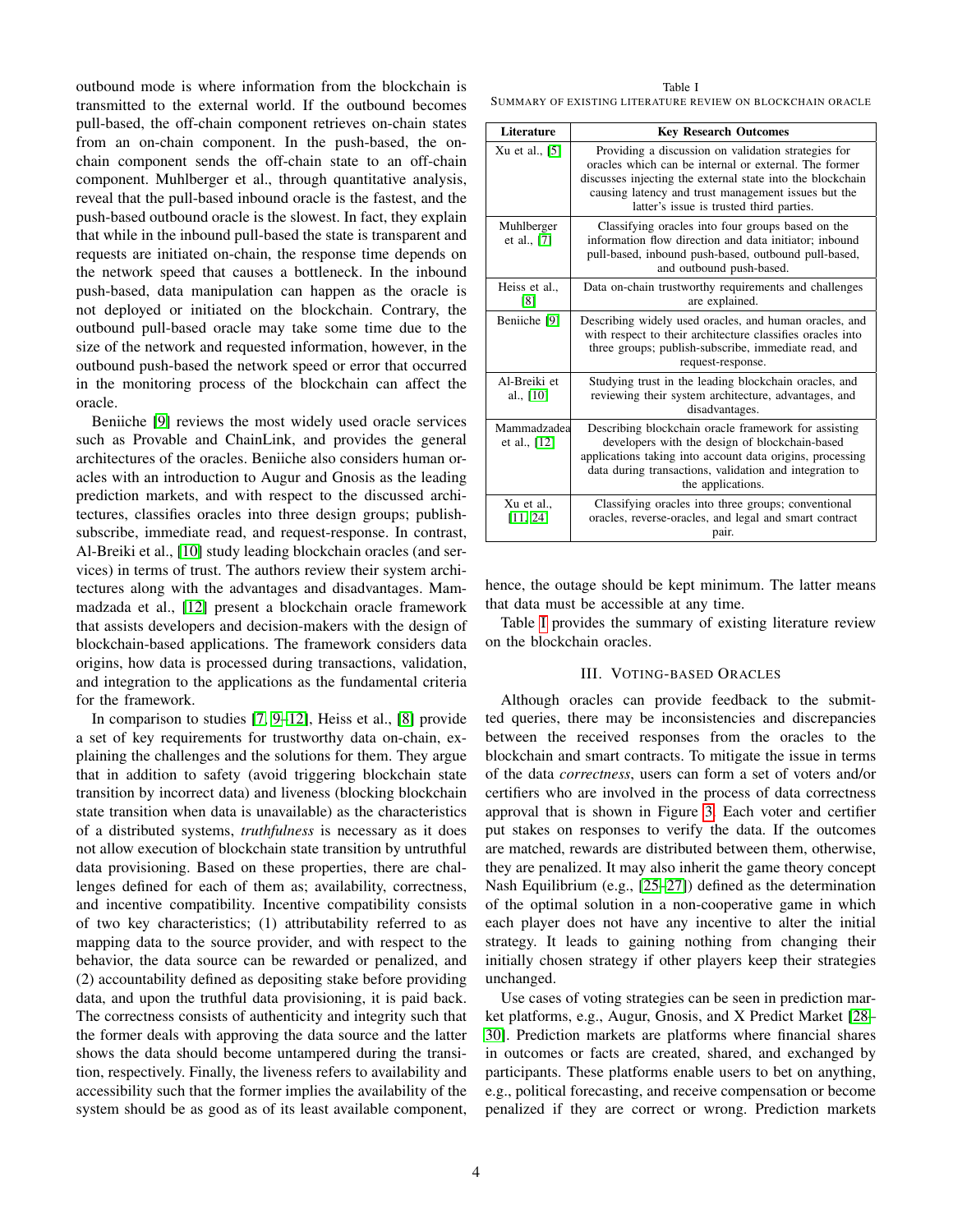not only are resistant to manipulation but also are largely scalable, and can help with the aggregation and distribution of unlimited information. Data in the prediction markets depends on the number of participants to take part in because the more participants, the more data and consequently, the more effective the prediction markets are. Prediction markets can be based on distributed oracles, e.g., the Delphi-based prediction market called Omphalos [\[31\]](#page-23-0), and markets should have a tradable market price at all times known as the market liquidity. Prediction markets can also be multi-dimensional markets in which users not only trade on the state probabilities but also the relationship between dimensions.

The voting-based strategy arises issues in the incentivized platform. There is a term called lazy equilibrium- a form of verifier's dilemma- in which voters always return the same answer to questions to secure profits without performing works for correctness. The other issue is Sybil attacks defined as when attackers out-vote honest nodes on the network by creating multiple fake nodes to take over the network. A Sybil attacker can also employ mirroring that makes oracles to post individual responses based on a single data-source query. Freeloading is another issue and defined as a cheating oracle obtains and copies the response of another oracle without paying per-query fees. This issue threatens the response time of oracles but can be addressed with commit and reveal strategy; sending cryptographic commitments to the responses and in the next round revealing the responses.

#### *A. Stake-based Systems*

Astraea [\[25\]](#page-22-24) is a general-purpose decentralized oracle running on the public ledger that relies on a voting-based game strategy. This framework employs monetary and staking fees which assure the system is immune to Sybil attacks. This oracle has entities that may have one or more roles such as submitters, voters, and certifiers who may freely join or exit the system. Boolean propositions are submitted to the system based upon paying a fee by submitters, and voters play a low-risk/low-reward game by placing a small stake of their confidence on the truth of random propositions. In contrast, certifiers play a high-risk/high-reward game by placing a large stake in the outcome of the selected voting and certification



<span id="page-4-0"></span>Figure 3. Voting-based oracles overall structure. The reward is only distributed when certifiers and voters' outcomes are matched. Otherwise, certifiers are penalized. Each query comes with a bounty.

process. The outcome of voting and certification is the stakeweighted sum of votes or certifies, respectively, and due to the random nature, it is resistant to manipulation. In weighted votes, the weight (and reward) is affected by the level of the deposit made as the higher the deposit, the heavier the weight, and the higher rewards and penalties. If the outcome of voters and certifiers are matched, they are rewarded, otherwise, the players who take the opposite position are penalized. Hence, this oracle encourages players to place bet/vote on the propositions that have such a high level of confidence. The voting and certification deposit should be small or large relative to the total voting stake on the proposition as the former could not control the outcome and the latter could be penalized and could not tamper with the outcome.

Kamiya presents Shintaku [\[26\]](#page-22-28) as an end-to-end decentralized oracle that is blockchain-agnostic for deciding on the outcome of binary propositions. It relies on a stake-based voting scheme where voters are rewarded for being honest. The work is an extension to Astraea [\[25\]](#page-22-24), in which the verifier's dilemma is handled. The issue with the main contribution (Astraea [\[25\]](#page-22-24)) is that the reward pool is non-zero most of the time which is filled in with the penalties obtained from the system. Hence, the system could *lazily* vote and certify toward a single outcome forever. To eliminate this, Kamiya argues that the payout must be zero. In the system, submitters and voters exist, and each voter receives two propositions, and they are only rewarded when their choice for the propositions differs which would lead to returning their bond. To have such a decentralized implementation, the author suggests that voting pools (similar to mining pools but cheaper) can be constructed via an off-chain frontend. It makes on-chain transactions, and voters can freely move between the pools to reduce the risk of centralization.

Similar to Shintaku [\[26\]](#page-22-28), Merlini et al., [\[18\]](#page-22-16) also present a paired-question oracle protocol to extract true answers from the public showing a Nash equilibrium of truthful reporting with the advantage of re-balancing. The user submits a pair of antithetic questions with a bond, and the voting users answer them to obtain a reward. The oracle collects votes and checks whether the two questions converged to different answers; if so, the submitter regains their bond, and voters are rewarded (penalized) for agreement (disagreement) with the majority answer. Otherwise, the submitter loses the bond, and voters receive nothing. In comparison to [\[25,](#page-22-24) [26\]](#page-22-28), truthful voters receive larger expected payoffs.

Cai et al., [\[32\]](#page-23-1) present a peer prediction-based protocol with a non-linear stake scaling for decentralized oracles. In comparison to [\[18\]](#page-22-16), a light-weight scoring rule controls the rewards for voters, and it considers the behaviors of the other voters with respect to their answers. In addition, the voting weight and award weight with respect to the submitted stake are sub-linear and super-linear scaled, respectively. Questions to voters are assigned by the oracle, and reports in the form of a binary answer including a popularity prediction are collected. The majority of the information determines the oracle answer that is weighted by the associated stakes and adjusted by a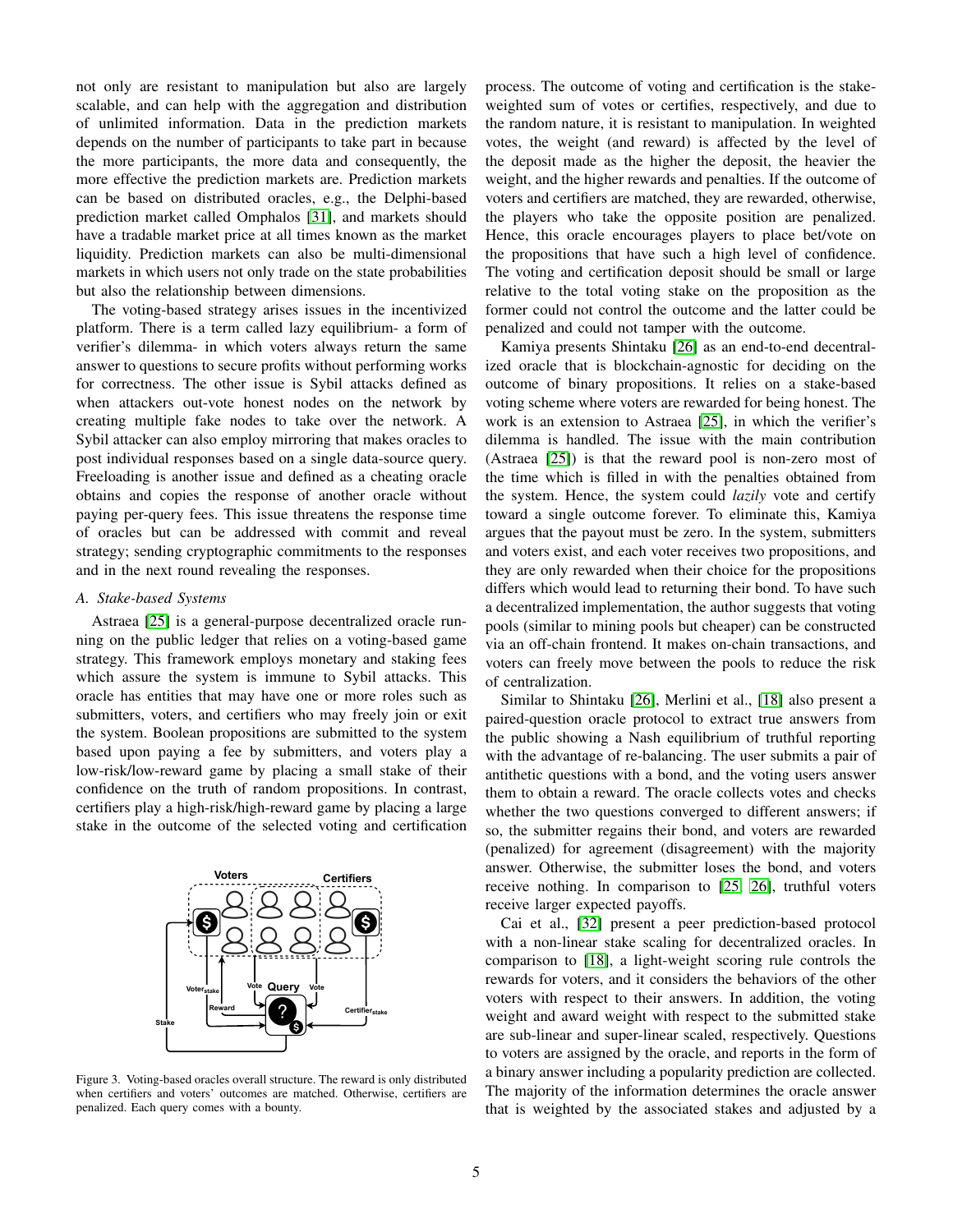sub-linear function. Then, to each report, a score is assigned based on the accuracy and degree of agreement with peers, and only top-scored voters are awarded while the share of award is determined by their stake adjusted by a super-linear function. In comparison to Astraea [\[25\]](#page-22-24), the system encourages minority voters to vote based on their true opinion to receive an award. The next benefit of the approach is non-linear stake scaling such that an honest voter is incentivized to stake more onto a single report while increases the penalty for a participant to bias the outcome with Sybil attacks.

Nelaturu et al., [\[27\]](#page-22-25) propose a voting-based game oracle that evaluates the truth or falsity of a query that is similar to Astraea [\[25\]](#page-22-24). This framework leverages the crowd-sourced voting mechanism that is agnostic to the blockchain consensus protocol and is deployed on the existing platforms such as Bitcoin and Ethereum. There are user roles; submitters who send the queries to the blockchain in conjunction with funding it, randomly selected reporters playing a low-risk/low-reward game, and upon participation stakes must be deposited, and certifiers playing high-risk/high-reward game who have the choice to choose the query they want to put the deposit into. Both voters and certifiers have outcomes defined as a functionthe sum of the votes weighted by the deposits. The termination takes place when the query has attached sufficient funds. The author based on the proposed protocol presents a light version of the protocol where only submitters and reporters exist.

Band protocol [\[33\]](#page-23-2) is a blockchain-agnostic framework that has its native token for connecting public blockchains to the off-chain information. This framework supports generic data requests and on-chain aggregation with WebAssembly. For retrieving data from Bandchain's oracles, an oracle script is necessary that is defined as an executable program that encodes raw data requests and aggregates final results. Participants in the framework are validators and delegators such that the former is based on a random selection responsible for proposing and committing new blocks to the blockchain. They take part in the consensus protocol by broadcasting votes as well as supporting external data queries. The latter stakes their holding on the network of validators and they can take part in the network governance as their voting power is proportional to the size of the stake they hold. Each oracle script requires outlining the data sources and sending the request to the chain's validators for fetching data. Also, it aggregates the returned results into final results such that the aggregation policy is controlled by the creator. Validators have also voting power in which the tallied voting should be greater than twothird of the system. Upon storing onto the BandChain, an oracle data proof is created.

Razor [\[34\]](#page-23-3) is a decentralized oracle network to offer maximum game-theoretical security without compromising speed. Razor network consists of stakers who are responsible for responding to the queries from a queue, fetching the information from the real world, and are rewarded for reporting honestly. Razor employs proof-of-stake and has its token named Razor used by stakers whose stake amount can influence the network. Razor protocol relies on high economic security, hence, it uses a proof-of-stake chain with Honey Badger BFT as a consensus algorithm network where a large number of individual stakers can participate, and values are reported in consensus with the majority of stakers. Razor uses Median Absolute Deviation (MAD) for measuring the consensus and based on that, votes with absolute division higher than that are penalized. Leveraging the proof-of-stake consensus protocol reduces malicious behaviors for reporting incorrect and inaccurate data points to influence the result. Razor also employs game-theoretical and cryptographic strategies such as a commit-reveal scheme to provide further collusion and censorship resistance. The Razor architecture consists of four parts; oracles composed of stakers for processing queries, job manager that is responsible for accepting and prioritizing queries based on fees, client applications or smart contracts, and users. For each query in addition to fees for using oracles, there is a validity bond incentivizing clients for providing valid and reliable sources and is equal to the maximum potential lost due to the incorrect source. Providing a reliable source by users can be another point of failure and data integrity issue.

Oraichain [\[35\]](#page-23-4) is recognized as a data oracle platform that employs artificial intelligence models and uses the ORAI token for payments and governance. The Oraichain core technology is similar to Tellor [\[36\]](#page-23-5) or DIA [\[37\]](#page-23-6) but it focuses more on the AI. The issue with the use of AI in smart contracts roots in the languages such as Solidity or Vyper [\[38\]](#page-23-7) which are not suitable for AI model implementation, hence, Oraichain tries to bridge the gap by enabling secure access between smart contracts and AI. Oraichain is a public blockchain that employs a delegated proof of stake (dPoS) consensus protocol providing fast transaction times and completion of data requests quickly. AI models in Oraichain are constantly tested for quality, and per each data request test cases (e.g., face authentication) they come with, and the AI provider must pass these test cases before receiving any payment for sourcing the data request. These test cases are the incentive for providers to keep their AI models more accurate. ORAI token holders by staking their tokens can take part in securing the network and can be rewarded. In fact, Oraichain is a community-driven platform in which ORAI tokens give holders voting power.

Synthetic [\[39\]](#page-23-8) as an Ethereum-based protocol issues synthetic assets and owns the network token named the Synthetix Network Token (SNX). Synthetic assets are in the form of ERC-20 smart contracts [\[41\]](#page-23-9) known as "Synth" that are financial instruments that can be held and tracked without holding them. Decentralized oracles for price discovery of the assets are employed in Synths. SNX holders are encouraged to stake their tokens as they can be paid a pro-rata portion of generated fees by activities on the exchange and contribution to the network. SNX tokens support all Synths, and they are minted when SNX holders stake their SNX as collateral and SNX stakers incur debt. Commercial application program interfaces (APIs) are employed in Synthetix for price feeds of five Synths categories; fiat currencies (e.g., sUSD), commodities (e.g., synthetic gold), cryptocurrencies (e.g., sBTC), inverse cryptocurrencies, and cryptocurrency indexes [\[42\]](#page-23-10). Prices from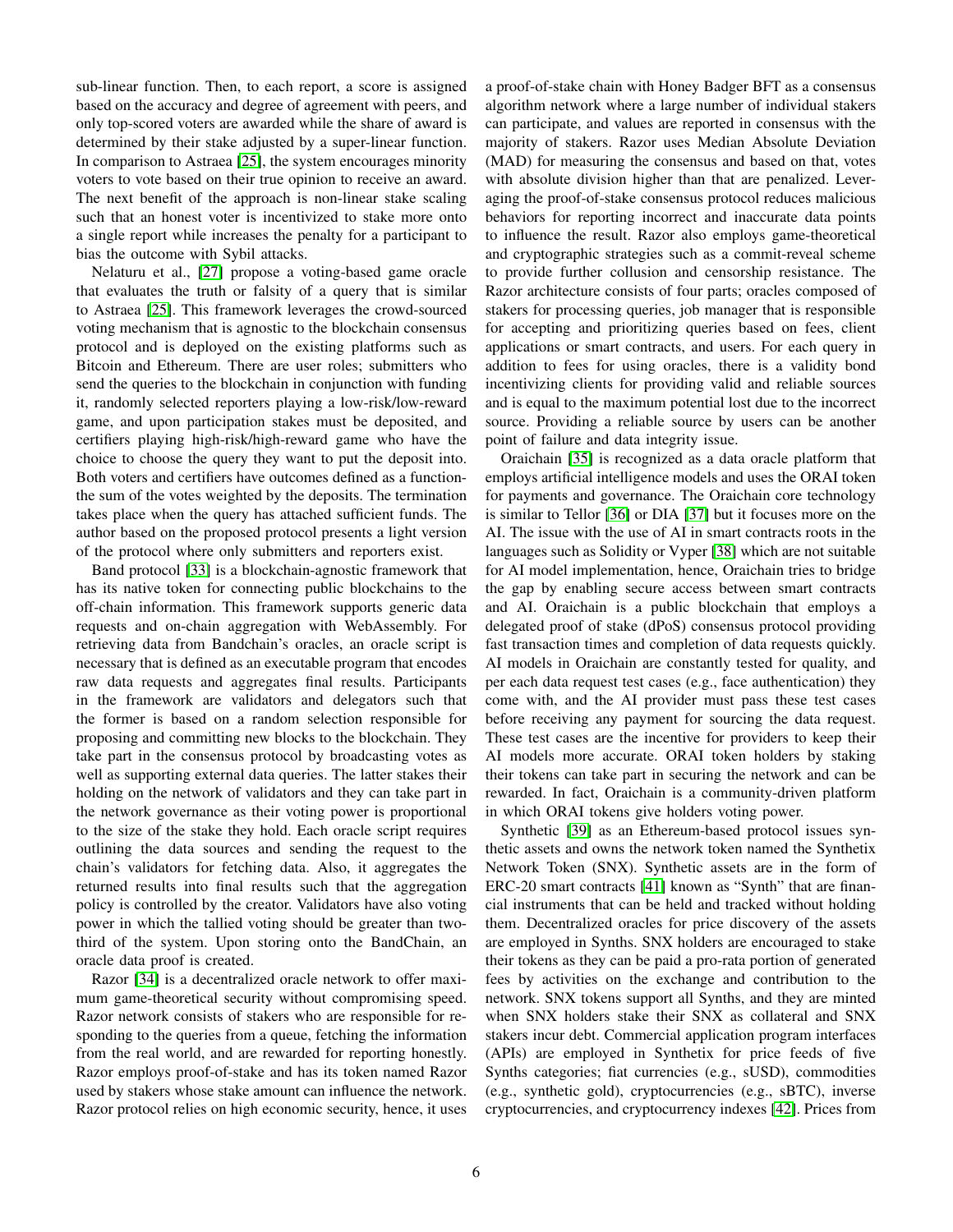| Table II                                                    |  |
|-------------------------------------------------------------|--|
| THE SUMMARY OF STAKE-BASED STUDIES FOR VOTING-BASED ORACLES |  |

<span id="page-6-0"></span>

| Literature                 | <b>Key Research Outcomes</b>                                                                                                                                                                                                                                                                                                                                                                | Query<br><b>Type</b>                   | <b>Sybil</b><br><b>Attacks</b> | Verifier's<br>dilemma |
|----------------------------|---------------------------------------------------------------------------------------------------------------------------------------------------------------------------------------------------------------------------------------------------------------------------------------------------------------------------------------------------------------------------------------------|----------------------------------------|--------------------------------|-----------------------|
| Merlini et<br>al., [18]    | Presenting a paired-question oracle in which two antithetic questions are<br>submitted. If answers are matched, the submitter regains their bond and<br>voters are rewarded(penalized) for agreement (disagreement) with the<br>majority of answers.                                                                                                                                        | <b>Binary</b>                          | ✓                              | ✓                     |
| Adler et<br>al., [25]      | Presenting a general-purpose decentralized oracle referred to as Astraea.<br>There are different entities such as submitter, voter, and certifier each of<br>which holds stake. Voters play a low-risk/low-reward game while certifiers<br>play the high-risk/high-reward one. If outcomes of voters and certifiers are<br>matched, rewards are distributed. Otherwise, they are penalized. | Binary                                 | $\checkmark$                   | Partially             |
| Kamiya<br>$[26]$           | An extension to Astraea, in which two propositions are submitted, and based<br>on different responses to the propositions rewards are distributed.                                                                                                                                                                                                                                          | Binary                                 | $\checkmark$                   | $\checkmark$          |
| Nelaturu et<br>al., [27]   | Presenting a framework based on the crowd-sourced voting mechanism<br>employing two strategies for oracles; a version similar to [25], and a light<br>version in which only voters (reporters) exist in the system.                                                                                                                                                                         | Binary                                 | ✓                              | ✓                     |
| Cai et al.,<br>$[32]$      | Presenting a peer prediction-based protocol with non-linear stake scaling. It<br>leverages a light-weight scoring rule for controlling rewards for the voters.<br>A score is assigned to each report and based on the accuracy and degree of<br>agreement with peers, the top-scored voters are awarded.                                                                                    | Binary                                 | $\checkmark$                   | ✓                     |
| Band<br>protocol<br>$[33]$ | A blockchain-agnostic framework with a native token in which validators<br>and delegators are the main participants, the former broadcasts votes and the<br>latter stakes their holdings on the validators governing the network.                                                                                                                                                           | (Non)Binary,<br>scalar,<br>categorical | $\checkmark$                   | ✓                     |
| Razor [34]                 | A decentralized oracle framework that employs a weighted-voting<br>mechanism with respect to the stakers' stake. It uses median absolute<br>deviation for measuring the consensus; votes with absolute deviation higher<br>than the value are penalized.                                                                                                                                    | Categorical<br>or scalar               | $\checkmark$                   | Partially             |
| Oraichain<br>$[35]$        | A community-driven platform that provides a connection between the smart<br>contracts and AI models utilizing ORAI token for the platform governance<br>and voting power.                                                                                                                                                                                                                   | (Non)binary                            | $\checkmark$                   | ✓                     |
| Synthetic<br>$[39]$        | An Ethereum-based protocol issuing synthetic assets that maintains its token<br>SNX employing decentralized oracles for price discovery. It utilizes<br>Chainlink's independent nodes for price feeds after screening them for<br>security.                                                                                                                                                 | Scalar                                 | $\checkmark$                   | ✓                     |
| Kylin<br>Network<br>$[40]$ | A low-cost cross-chain decentralized oracle based on Polkadot platform that<br>holds the token KYL for operating as an oracle node through staking and to<br>access private data APIs.                                                                                                                                                                                                      | Categorical<br>or scalar               | $\checkmark$                   | $\checkmark$          |

decentralized sources are averaged to aggregate the final value for each asset, and these price feeds are supported by both Chainlink's independent node operators and Synthetix. These independent Chainlink nodes are employed when they are reviewed in terms of security and having a proven track of successful record of providing data. The price that exists on-chain is updated with respect to a price deviation model and a minimum time-based update. The on-chain prices are also updated every 1% change from the previous price, or a minimum of once every hour even if volatility is low.

Kylin Network [\[40\]](#page-23-11) employs the Polkadot platform [\[43\]](#page-23-12) to create a cross-chain decentralized oracle network at a low cost. It holds the native token KYL, and provides the application, blockchain, or parachain of any form access to the external data, and provides a wide variety of data feeds, e.g., weather or stock market through connecting to APIs. This token assists the on-chain governance and keeps the platform

decentralized as it develops. KYL token is also a requirement (through staking) for operating as an oracle node or for opening a dispute. Additionally, KYL is used for payment to access private data APIs. In the Kylin network there are four major components; (1) analytics for improving the efficiency of applications, (2) a query engine for the public and API access, (3) data oracle as a decentralized data feeding protocol powered by Polkadot, and (4) marketplace as an open platform for pricing and trading data. Kylin network employs a network of data providers, oracle nodes, and arbitration nodes to keep the data sourcing decentralized.

Table [II](#page-6-0) provides a summary of studies that employ stakebased strategy for finalizing the oracle outcome. The use of stakes on the outcomes can mitigate the Sybil attack in the presence or absence of a general consensus algorithm, however, it may be prone to the verifier's dilemma issue.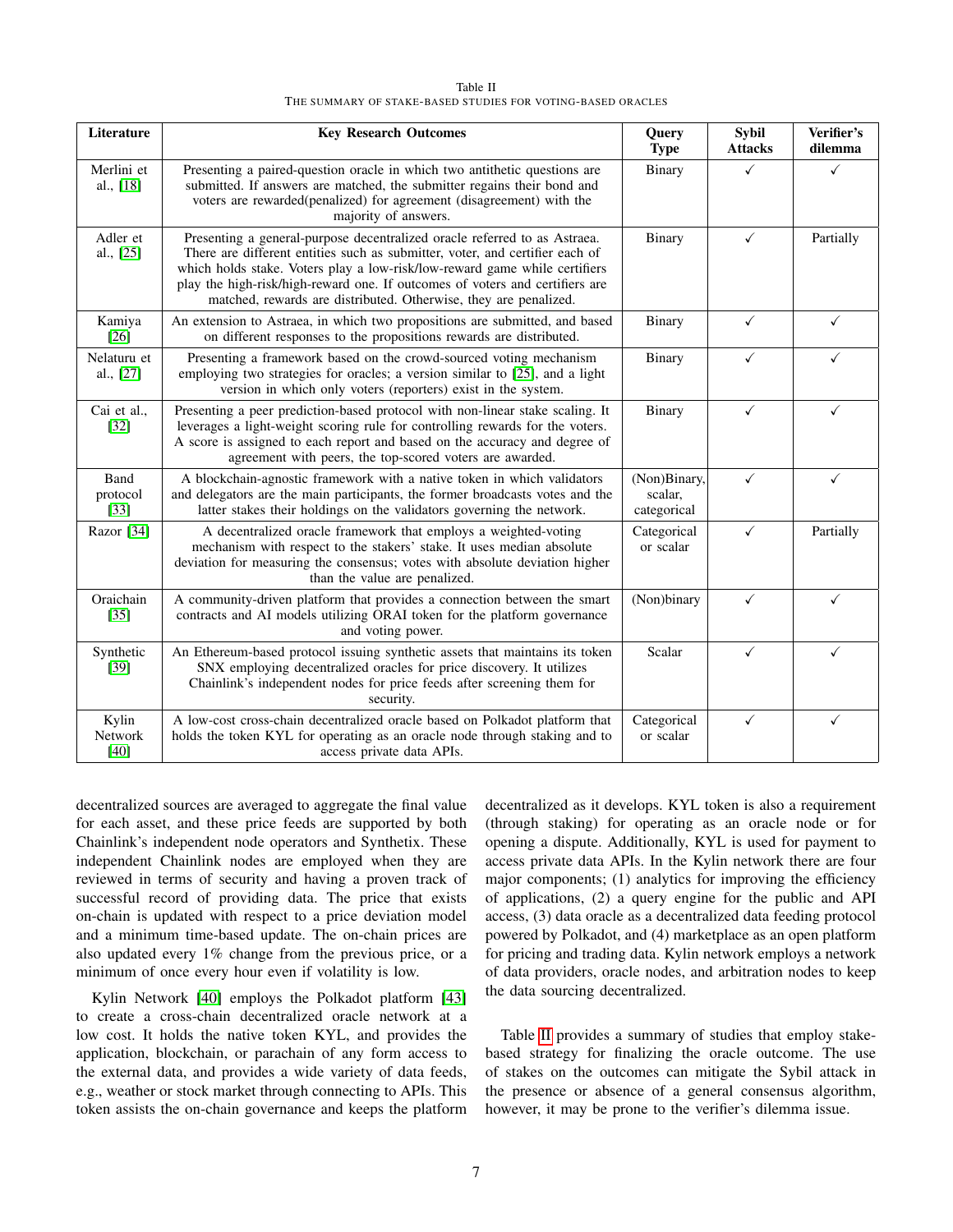## *B. Multi-signature based Systems*

Orisi [\[20\]](#page-22-18) is a Bitcoin-based distributed system for the creation of oracle sets run by independent and trustworthy parties. The Orisi aims to mitigate flaws and issues arising from a single (server) oracle, i.e., the point of failure. In this framework, a majority of oracles need to agree on the outcome for a transaction to be finalized as it would be very expensive and hard to bribe more than half of the oracles. For this purpose, Orisi leverages multi-signature addresses (oracles and sender/receiver) such that the money from senders and receivers are placed into the addresses (i.e., safe address). A multi-signature address is defined as an address on the blockchain associated with more than one private key, and a multi-signature transaction needs to have more than one private key for transaction authorization. They are considered as m-out-of-n addresses requiring m keys out of a total of n keys to sign a transaction for adding into the blockchain. To increase the security, Orisi uses Bitmessage that is a trustless decentralized peer-to-peer protocol for sending and receiving messages securely [\[44\]](#page-23-13). The Bitmessage protocol employs a hash of the public key and has a message transfer mechanism similar to Bitcoin transactions such that each message requires proof-of-work. Messages are broadcast and each recipient should apply its private key to decode them. Hence, employing Bitmessage protects IP addresses for communication with oracles, and senders use Bitmessage to broadcast the transaction on the network. Oracles check the validity of transaction and rules, and then the sender and receiver, upon realizing oracles' acknowledgments on the transaction validity, send the fund to the "safe". Once oracles notice the condition, they add their signature to the transactions that are broadcast to the network. Also, Orisi uses a timelock verdict when the source becomes unavailable, and it leverages dedicated oracle data feeds or mediation protocol for mitigating hacks. Mediation protocol is defined within a time frame, the receiver can challenge the verdict and a human operator delivers arbitration.

Gnosis [\[29\]](#page-22-29) is an open-source infrastructure for building prediction markets on the Ethereum platform aggregating relevant information from human and artificial intelligence agents. The outcome of events is exchanged in the prediction markets, and Gnosis provides the ability to trade cryptocurrencies represented as the outcome of events on the platform which can be categorical or scalar. Gnosis consists of three primary layers; (1) Core Layer which interacts with Ethereum blockchain providing the base functionalities for event contracts that monitor and set the outcome token creation and settlement, and a market mechanism, (2) Service Layer that offers optimization tools such as chatbots and stablecoins, and (3) Application Layer that is the Gnosis frontend and targets a particular prediction market or customer segment. Third-party applications in the layer may charge additional fees or use alternative business models, e.g., market making, information selling, or advertising. Consensus can be done via voting, i.e., it requires multiple signatures for approval. Oracles can be on-chain, centralized, and the ultimate oracle is triggered by staking 100 Ethereum if users disagree with the reported value.

Delphi [\[31\]](#page-23-0) offers a light-client strategy in which event filters and social application functions are bundled in helping users to build and deploy distributed oracles. Delphi employs a weighted signature framework called Pythia that leads to faster input arbitration, understandable oracle interfaces for developers, and providing flexibility and extensibility. These distributed oracles can be resistant to Sybil attacks, and rely on multi-signature contracts highlighting authorization from more than one entity. It is necessary to generate the oracle output with respect to the weights and threshold which makes the consensus trivial. This platform also allows to re-weight signatures, e.g., to vote out misbehaving oracles, and a decaying weight strategy may be applied to the involved oracles such that the weight replenishment requires being honest for providing the truth. The platform leverages a compound token; (1) a minimal token that is atomic, lightweight, easy to use and understandable, and compatible with existing token solutions. (2) The signal component gives the rich functionality for market signaling, seamless and permissionless feature upgrades, and tracking values or rankings over time, and making it suitable for voting leading to providing a Sybil attack resistant mechanism based on the coin. Finally, (3) the trustless peg component unites two tokens into a single token architecture that gives users toggling balance freely.

Moudoud et al., [\[45\]](#page-23-14) present a permissioned and lightweight blockchain architecture for supply chain use case consisting of distributed internet of things (IoT) entities. It has two blockchains; private for storing private information and the public for tracking produce and providing general information to the public. It is a peer-to-peer overlay network involving supply-chain members identified by a public key and any new member is added when the minimal number of members reached an agreement. Since data is collected from different locations, oracles are employed to check the correctness of data, hence, the proposed blockchain uses multiple oraclesthe oracle network- for data veracity approval to be divided and approved by multiple parties. Due to the limited block size, data is stored off-chain, and the metadata is kept onchain. The consensus used for the oracle follows m-out-ofn multi-signature transactions that should be reached among oracle parties.

DOS Network [\[46\]](#page-23-15) as a layer-2 protocol provides off-chain computation in a decentralized way to feed the results to the blockchain. A layer-2 protocol is defined as a secondary framework or protocol being built on top of an existing blockchain. Node operators are incentivized by DOS token for providing honest services to receive rewards in addition to providing unlimited decentralized verifiable computation oracle to mainstream blockchains. DOS network is resistant to Sybil attacks and is chain-agnostic (i.e., it can deal with any smart contract platform) and also is horizontally scalable offering more capability and computation when more nodes run the DOS client software. DOS network consists of two partitions; (1) on-chain for providing a variety of functionalities, and (2) off-chain as client software for implementa-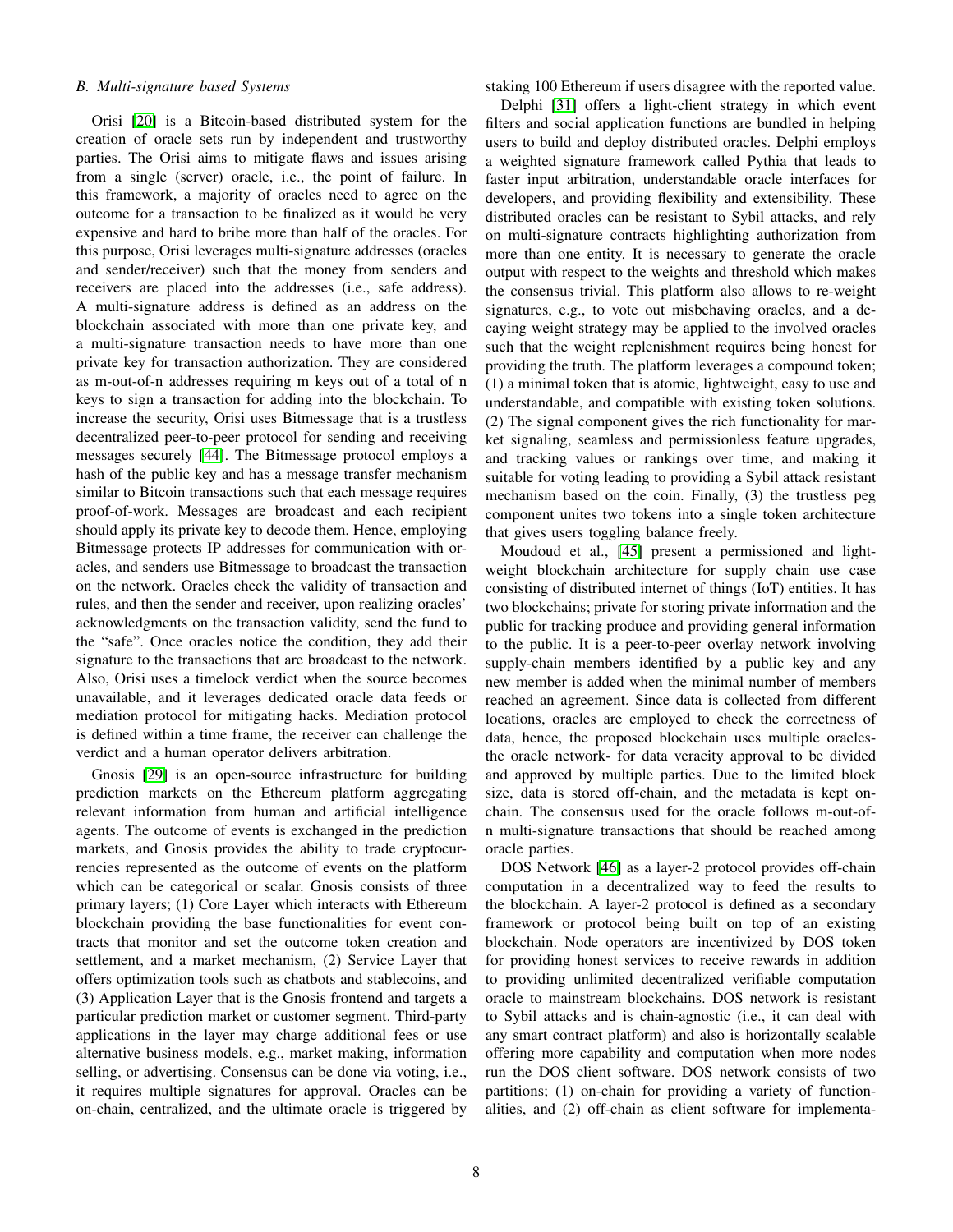<span id="page-8-0"></span>

| Literature                     | <b>Key Research Outcomes</b>                                                                                                                                                                                                                                      | <b>Query</b><br><b>Type</b> | <b>Sybil</b><br><b>Attacks</b> | Verifier's<br>dilemma |
|--------------------------------|-------------------------------------------------------------------------------------------------------------------------------------------------------------------------------------------------------------------------------------------------------------------|-----------------------------|--------------------------------|-----------------------|
| Orisi [20]                     | A bitcoin-based distributed system for creating a set of oracles run by<br>independent and truth-worthy parties leveraging multi-signature addresses,<br>and employs Bitmessage protocol for sending and receiving messages<br>securely.                          | Non-binary                  |                                | None                  |
| <b>Gnosis</b><br>[29]          | An open-source infrastructure to build prediction markets on the Ethererum<br>platform. Event outcomes are traded in the prediction markets, and Gnosis<br>enables trading cryptocurrencies represented as the event outcomes on the<br>platform.                 | Categorical<br>or scalar    | Partially                      | Partially             |
| Delphi [31]                    | Offering a light-weight strategy that employs a weighted signature<br>framework called Pythia and a compound token. Distributed oracles rely on<br>multi-signature contracts to generate the oracle.                                                              | Non-binary                  |                                |                       |
| Moudoud<br>et al., $[45]$      | Employing an oracle network for data veracity where follows m-out-of-n<br>multi-signature transaction should be reached for the consensus.                                                                                                                        | Non-binary                  | Partially                      | Partially             |
| DOS.<br><b>Network</b><br>[46] | A layer-2 protocol provides off-chain computation in a decentralized way,<br>and has two partitions on-chain and off-chain as a client software for<br>implementation of the core protocol employing m-out-of-n multi-signature<br>transaction for the consensus. | Non-binary                  |                                | Partially             |

Table III THE SUMMARY OF MULTI-SIGNATURE BASED STUDIES FOR REPUTATION-BASED ORACLES

tion of the core protocol. The latter is used by third-party users to obtain economic rewards and constitute a distributed network. The consensus among off-chain clients in the DOS network is achieved through employing techniques such as unbiased verifiable randomness generation and non-interactive and deterministic threshold signatures. Computation oracles are equipped with zkSNARK [\[47\]](#page-23-16) enabling decentralized computation marketplace for commercial computation applications monopolized by tech giants (e.g., like video/audio transcoding or machine learning model training). Upon availability of a query, randomly selected nodes reach consensus by the t-outof-n threshold signature algorithm (in addition to verifiable random function (VRF)). The agreed result is reported back to the DOS on-chain system, as long as more than  $t$  members are honest where nodes' identity and quality of service (QoS) (e.g., responsiveness/correctness) performance are recorded on-chain for monitoring and data analysis purposes. Since the honest nodes earn an even split of the payout, the DOS network is also protected against freeloading. Each node to join the network needs to deposit DOS token mitigating Sybil attacks and enhancing security. The DOS token is natively supported for payment, and an extra payment for stablecoins (e.g., USD coin) exists.

Table [III](#page-8-0) shows a summary of the studies based on the multisignature strategy.

#### *C. Schelling point Systems*

Buterin [\[48\]](#page-23-17) presents a mechanism that relies on the concept Schellingcoin for the creation of a decentralized data feed. The mechanism works as follow; users submit a hash of data (e.g., price feeds) along with their Ethereum address, and in the block, after users provide the value (plus assigning a deposit to it), the submitted values are sorted and each user whose submitted value is correct and is between the 25th and 75th

percentile is rewarded. In other words, deposits are reassigned in a way that reported values that are far from the median are penalized while values that are closer to the median are rewarded. The mechanism is not immune to Sybil attacks but proof-of-work or proof-of-stake mechanisms can be used for this purpose. There is also a limitation to this approach because if an entity controls more than 50% of the votes, the median can be set to any wanted value. The other issue is micro-cheating that is defined when slight changes are applied to the value frequently, and participants can slightly tweak their answer toward one direction and thereby pushing the median toward their desired point. This can be addressed in a centralized way, e.g., defining a value unambiguously, or a coarse-grained approach for the value to mitigate the slight changes.

Usage of the median point can be seen in [\[49\]](#page-23-18) that is known as Maker Protocol or the Multi-Collateral Dai (MCD) system built on the Ethereum blockchain for the creation of currency. One element of the system is oracles (assumed trusted and approved) being responsible for a real-time market price of the collateral assets. These oracles are decentralized and have independent individual nodes called Oracle Feeds. Oracles have a security module and medianizer (a smart-contract for collecting price data from Feeds and providing a reference price by a median), and each oracle feed has a tool called Setzer for pulling median exchange prices and pushing them to a secure network (i.e., database protocol) where relayers aggregate the price data. Medianizer receives a transaction from the relayers and determines the median of the reported values and publishes it as a queued reference price which is delayed by the Oracle Security Module.

The Oracul system [\[50\]](#page-23-19) is also based on the SchellingCoin concept that has been introduced by Vitalik. In this system, a  $\delta$  is considered that represents a spread tolerance range for the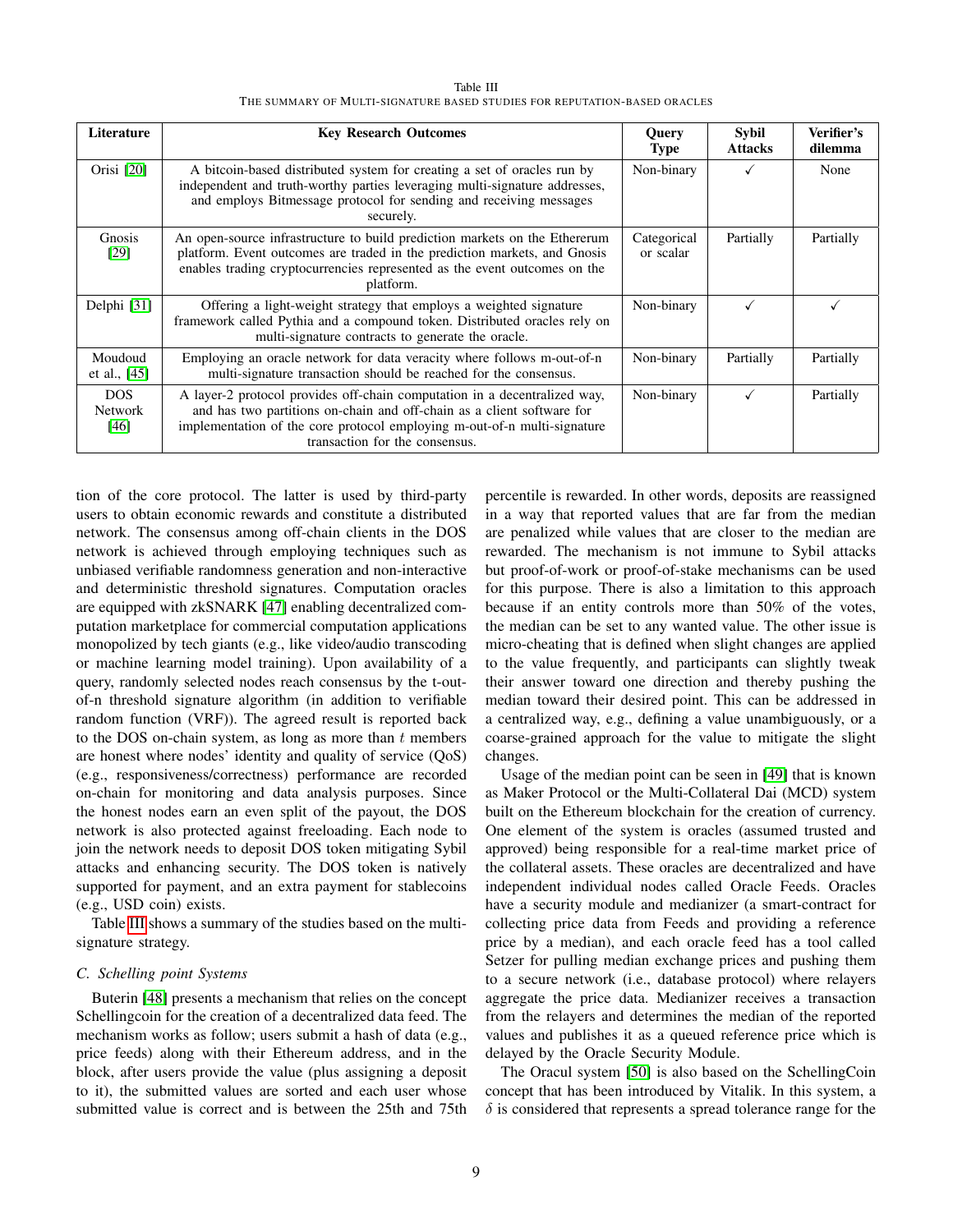reported value. If the  $\delta$  is zero, every reported value except the median one is penalized with respect to its distance from the median. When  $\delta$  is bigger than zero, all the reported values are valid and will receive a share of penalties produced based on the reported values outside of the range.

Table [IV](#page-10-0) presents a summary of the studies based on the Schelling point concept, and it is understood they are not completely resilient to Sybil attacks.

# *D. Token-based Systems*

Augur [\[28\]](#page-22-26) is a decentralized oracle and platform for prediction markets and is believed to be an early prediction market implementation. It was originally designed as an extension to the Bitcoin Core source code employing Bitcoin Scriptbased logic but later on it switched to the Ethereum smart contract architecture. Users in Augur select the outcomes of events and they hold reputation tokens. Progressively-larger reputation bonds which later on are divided into multiple versions are posted by token holders for disputing the proposed market outcome. The token (REP) is required for the market creators and reporters who stake their REP on a market's outcome which is similar to Truthcoin. If a reporter's outcome does not match with the other reporters', Augur re-distributes its stake on the outcome to other reporters whose outcomes are matched. In the Augur system, the creator of a market posts two bonds; the validity for incentivizing creators for creating well-defined events, and the creator (paid in REP) for choosing a reliable reporter. There is a period for the designated reporter to report the outcome, and if it fails, the bond will be distributed to the first reporter. Upon receiving the tentative report, there is a dispute window such that REP holders may participate in creating a dispute that consists of staking REP on an outcome other than the tentative one. The dispute is resolved successful when the dispute stake on some outcomes meets the dispute bond size for a round. The Augur system functions as a single oracle that leverages an iterative commit-and-reveal process where token holders are free to participate. The collected platform fees are shared among all the voters requiring relatively active participation (e.g., voting and appealing). The system may let voters be settled as long as their ability to collude is minimized. Also, Augur leverages a validation-dispute protocol in which token holders report or challenge the outcome.

Tellor [\[36\]](#page-23-5) is an Ethereum-based decentralized oracle that employs proof-of-work (resistant to Sybil attack) and fetches any data requests in the Tellor smart contract. In addition to enabling developers to query Tellor's on-chain database for data, Tellor holds a token named the Tributes (TRB) for incentivizing miners not only to provide data legitimately, but also to vote for validation of data in a dispute. The token is used by users for requesting data and to reward miners. Participant miners deposit the token in the Tellor's smart contract and are rewarded or penalized in case of providing correct or incorrect data, respectively. Tellor chooses the first five miners to provide the proof-of-work solution and the five off-chain data points to be rewarded with newly minted tokens and the accumulated tips for the specific data requests. When the same data is requested by other users, they need to pay a "tip" to incentivize the miners more, and in an interval-based manner, the Tellor's smart contract picks the most funded query. When values become available, they are sorted and the first five values are selected, of which the median value is saved onto the chain, and miners are rewarded.

Decentralized Information Asset (DIA) [\[37\]](#page-23-6) as an Ethereum-based ecosystem for an open financial ecosystem acts as a bridge between smart contracts on-chain and offchain data sources in a verifiable and reliable way. DIA employs crypto-economics to incentivize and validate data coming from data providers, in addition to using the community wisdom for validation and data sourcing. DIA has three main building blocks as (1) data collection mechanisms known as scrapers supported by a centralized backend, (2) a flexible database layer for handling all different kinds of data streams, and (3) distribution through REST API and oracles operating on multiple blockchains. Stakeholders for the information unavailable on the DIA blockchain, submit a funded request that becomes public, and the requester pays the bounty in DIA token for the data provision upon validating the information. Scrapers are created by data providers that may be connected to the on-chain smart contracts or APIs for retrieving the requested data, and analysts exist who are responsible for verifying the submitted code by staking mechanisms. In case of incorrect submitted data, the code is challenged via staking DIA tokens, and based on a voting strategy, the DIA community evaluates the right solution and who should be rewarded. The outcome is kept in a database which is an immutable and open-source database and is also published on the DIA platform. In this platform, historical data can be accessed free of charge while specific APIs and live prices are paid by DIA tokens.

Sztorc presents Truthcoin [\[51\]](#page-23-20), renamed to Hivemind, a blockchain-based platform for prediction markets. Hivemind is a peer-to-peer decentralized oracle protocol that acts as a side chain to Bitcoin and inherits all the Bitcoin assumptions. It provides the ability of multi-factor decision governance in the prediction market and aims at the information aggregation problem with the help of monetary aspect, transparency, and censorship resistance of the blockchain. The platform uses dual tokens in which the Bitcoin (i.e., CashCoins) serves as the interface for the users, and the VoteCoins as the reputation layer indicating a user reputation on the platform. Hivemind can host many oracles named branches (with respect to a topic), each of which holds a set of VoteCoins; the higher VoteCoins percentage in the branch, the higher degree of voting influence. Weighted votes assisted by Votecoins provide the outcomes, and the malicious behavior is controlled by collapsing the coin market value, miner vetoes, and overrides. Owners' VoteCoins are prone to be lost due to refusing to participate in voting or voting differently from the majority. Decisions are resolved by the voters which can be Boolean or scalar leveraging the VoteCoin for a decision on the outcome, similar to the process used in Augur by the use of Reputation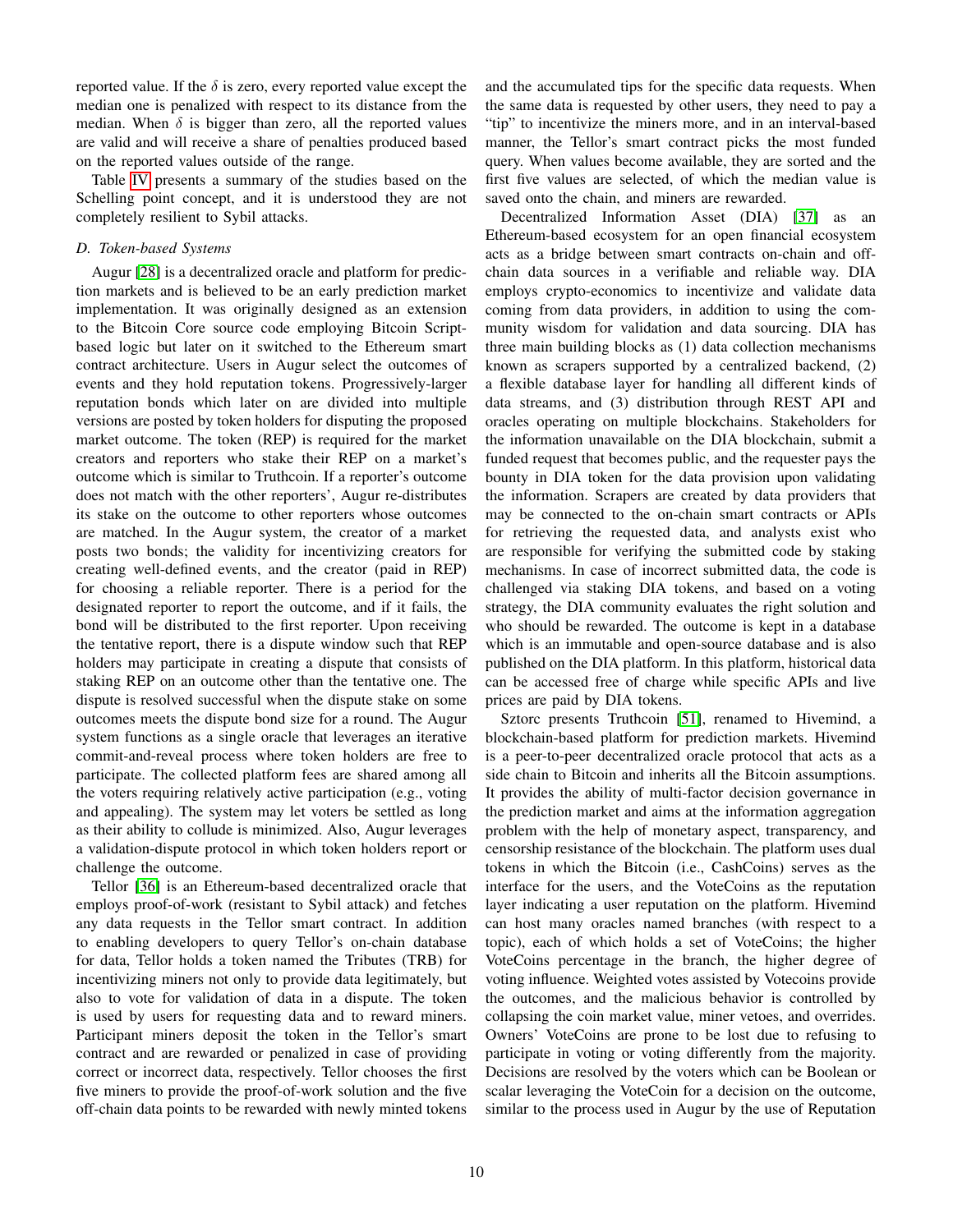Table IV THE SUMMARY OF SCHELLING POINT BASED STUDIES FOR VOTING-BASED ORACLES

<span id="page-10-0"></span>

| Literature               | <b>Key Research Outcomes</b>                                                                                                                                                               | <b>Query</b><br><b>Type</b> | Sybil<br><b>Attacks</b> | Verifier's<br>dilemma |
|--------------------------|--------------------------------------------------------------------------------------------------------------------------------------------------------------------------------------------|-----------------------------|-------------------------|-----------------------|
| <b>Buterin</b><br>[48]   | Presenting an Ethereum-based blockchain for the currency creation. It relies<br>on trusted oracles for fetching data feeds relying on the median value for<br>providing a reference point. | Scalar                      |                         |                       |
| <b>MarkerDAO</b><br>[49] | Presenting a mechanism that relies on the concept of Schellingcoin for the<br>creation of a decentralized data feed.                                                                       | Scalar                      |                         |                       |
| Oracul [50]              | Utilizing a spread tolerance range for rewarding or penalizing the price<br>reporters.                                                                                                     | Scalar                      | Partially               |                       |

tokens (REP). Hivemind applies singular value decomposition (SVD) for outcomes' calculation, and market decisions are divided into branches having their parameters and VoteCoins, and a decision is made for the branch.

Polkadot [\[43\]](#page-23-12) is software that incentivizes a global network of computers to operate a blockchain on top of user-defined blockchains. Polkadot maintains two types of them; (1) the main network that is called a relay chain on which transactions are permanent, and (2) user-created networks which are referred to as parachains employing a variation of proof-ofstake consensus known as nominated proof of stake (NPoS). One advantage of parachains is their customization for any number of use cases as well as feeding data into the main blockchain, providing the parachain transactions with benefits in the same level of security as the main chain, and keeping the transactions secure and accurate. This only leverages computing resources that are necessary for running the main chain. In addition to the main chain and parachains, the bridge blockchain exists that assists Polkadot network with interacting with other blockchains. There are different roles for those who stake DOT (i.e., the native token) as they can be validators for voting and validation of data. Also, they can be nominators for the selection of trustworthy validators, and collectors that are responsible for storing the history of each parachain and aggregating parachain transaction data into blocks, and finally fishermen for monitoring the network to report to validators. DOT token holders in the network can use their coins to prove/reject changes proposed by others to the network.

Mobius [\[52\]](#page-23-21) is a Stellar blockchain-based network [\[54\]](#page-23-22) enabling developers to create their decentralized applications and oracle systems through series of APIs connecting applications to the blockchain. Mobius has a token called MOBI to facilitate transactions and to supplement Mobius protocol (i.e., cross-blockchain standards) to assist payments, logins, and the oracle management through simple APIs and developer frameworks. Mobius employs the proof of stake model requiring participants to stake a certain amount of tokens to be granted the privilege for contribution to the maintenance and growth of the network. There is a Universal Proof of Stake Oracle Protocol for connecting the real-world data to the blockchain, and by staking Mobius tokens, high authenticity data transmissions to the blockchain and high-throughput data transfer to secure smart contracts are achieved. This proof of stake protocol incentivizes/penalizes oracles for providing correct/incorrect data while the Mobius Universal Proof of Stake oversees vesting and staking MOBI token. In addition, a quality threshold for the selection of oracles is used in such a way that separate markets are created, and quality scores are aggregated based on the past performance, staking MOBI, and Proof of Verification for auditing oracles.

Zap Protocol [\[53\]](#page-23-23) is a decentralized oracle and a permissionless protocol that is based on Ethereum with a focus on three main components as data, tokens, and bonding curves that are mechanisms powered by on-chain smart contracts for controlling the direction of a decentralized autonomous organization. By this protocol, in addition to buying/selling data, liquid tokens and pricing curves can be defined providing the ability to (un-)bond money to the curves. This protocol, unlike [\[36\]](#page-23-5), permits oracles to be built on Zap as a form of investment which means the oracle model and the underlying data can be monetized, and the better the oracles, the more money bonded with them. Thus, users can detect which oracles are more reliable and profitable. Although the Zap protocol employs tokens (i.e., ERC20 [\[41\]](#page-23-9)) on its network, they are defined differently as they can be liquid and the supply can dynamically be adjusted to demand, and these tokens can be traded on decentralized exchanges. Bonding ZAP to the oracle by subscribers (i.e., smart contracts that require data) results in receiving DOT tokens for querying the oracle, and the ZapMarket smart contract helps the exchange of InterPlanetary File System (IPFS) [\[55\]](#page-23-24) public keys for creation of a private IPFS publish-subscribe channel for pushing data to the subscriber by the oracle. A data provider can be an oracle by being registered with the ZapMarket smart contract that needs to define the DOT/ZAP supply curve determining the distribution of DOT per ZAP.

Table [V](#page-11-0) provides a summary of the studies for token-based systems, and it illustrates that employing a token for the network/protocol governance is of great importance.

# *E. Conventional Systems*

While stake-based systems are beneficial to be used for oracles, there are studies whose platforms rely on either a single data source, e.g., [\[56\]](#page-23-25) or multiple data sources, e.g., [\[57\]](#page-23-26), without any mechanism to verify the data integrity and correctness, e.g., [\[58\]](#page-23-27). Also, data can be directly submitted to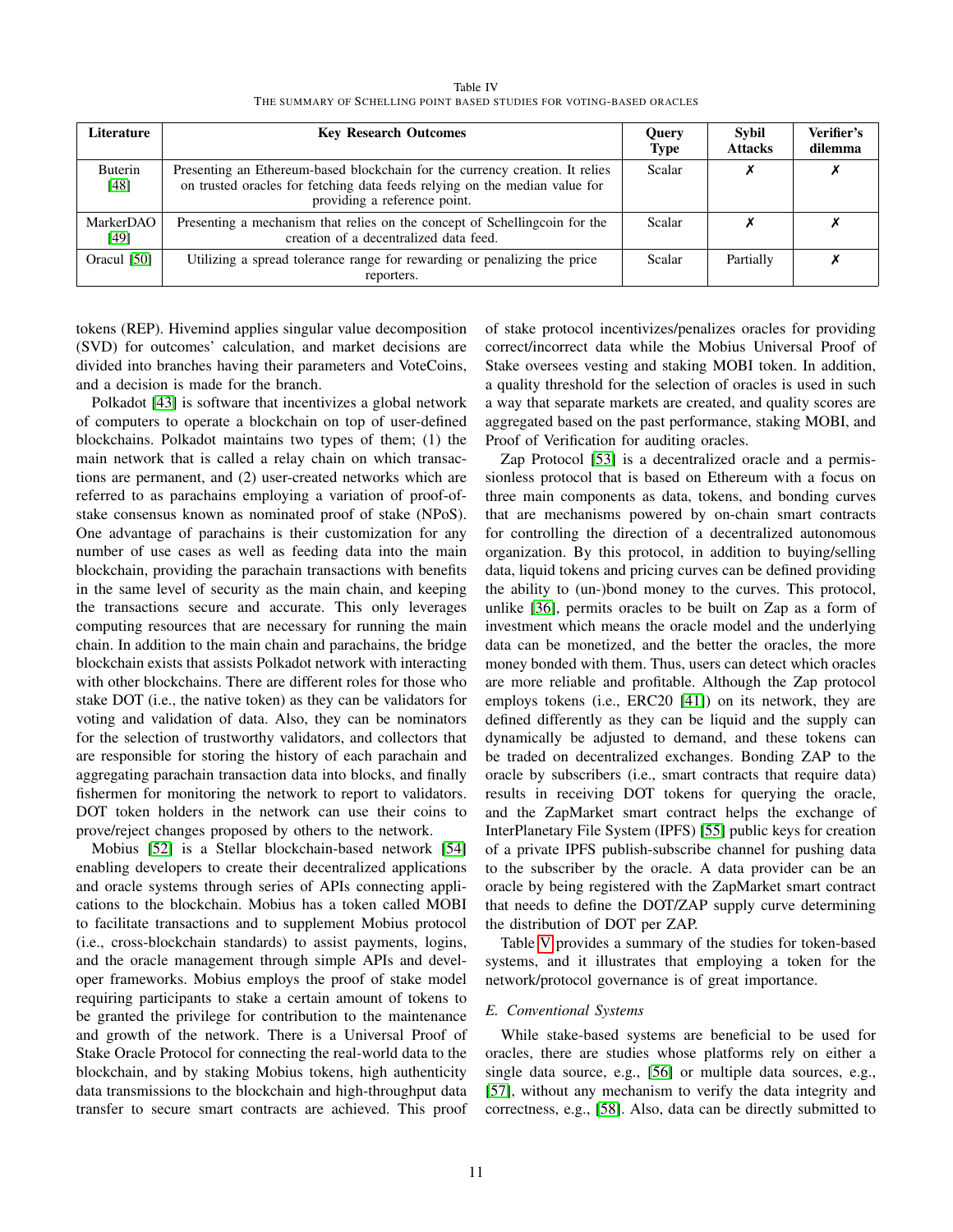| Table V                                                     |
|-------------------------------------------------------------|
| THE SUMMARY OF TOKEN-BASED STUDIES FOR VOTING-BASED ORACLES |

<span id="page-11-0"></span>

| Literature                                            | <b>Key Research Outcomes</b>                                                                                                                                                                                                                                                                | <b>Query</b><br><b>Type</b> | <b>Sybil</b><br><b>Attacks</b> | Verifier's<br>dilemma |
|-------------------------------------------------------|---------------------------------------------------------------------------------------------------------------------------------------------------------------------------------------------------------------------------------------------------------------------------------------------|-----------------------------|--------------------------------|-----------------------|
| Augur [28]                                            | A decentralized oracle and platform for prediction markets that uses token<br>(REP) for market creators and reporters who stake their REP on a market's<br>outcome.                                                                                                                         | Non-binary<br>or scalar     |                                | Partially             |
| Tellor $[36]$                                         | A decentralized oracle that employs proof-of-work and its native token to<br>return the outcome data based on the median value of first five data<br>providers.                                                                                                                             | Aany type<br>of data        | ✓                              | ✓                     |
| Decentralised<br>Informa-<br>tion Asset<br>(DIA) [37] | A decentralized oracle that employs crypto-economics to incentivize and<br>validate data, and has three main building blocks such as (1) data collection<br>mechanisms, (2) a flexible database layer, and (3) distribution. Staking and<br>voting mechanisms are used to resolve disputes. | Any type<br>of data         | ✓                              | ✓                     |
| Sztorc [51]                                           | A peer-to-peer decentralized oracle protocol acting as a side chain to<br>Bitcoin, employing dual tokens CashCoins to serve as the interface for the<br>users, and the VoteCoins as the reputation layer indicating a user reputation<br>on the platform.                                   | Binary or<br>scalar         | ✓                              | Partially             |
| Polkadot<br>[43]                                      | Providing the platform for creation of user-defined blockchains that<br>maintains two blockchains; relay chain and parachain that employs a form<br>of consensus as proof of stake as well as the DOT token for voting.                                                                     | Non-binary                  | $\checkmark$                   | $\checkmark$          |
| <b>Mobius</b><br>$[52]$                               | A Stellar blockchain-based network assisting developers with creation of<br>their decentralized applications and oracle systems via series of APIs. It<br>holds MOBI token and employs proof of stake for incentivizing/penalizing<br>users.                                                | Any type<br>of data         | ✓                              | ✓                     |
| Zap<br>Protocol<br>$[53]$                             | A decentralized oracle and a permissionless protocol, which permits oracles<br>to be built on the protocol as a form of investment via ZAP/DOT tokens<br>meaning the oracle model and the underlying data can be monetized based<br>on supply curve.                                        | (Non)Binary                 | ✓                              | Partially             |

the blockchain without a need for third-party data providers or obtaining processed data from a distributed ledger [\[15\]](#page-22-13). One can assume that they are trusted entities whose *vote* for data verification is reliable, however, this reliability comes with flaws such as a single point of failure or tampering.

Eskandari et al., [\[56\]](#page-23-25) present Velocity as an Ethereumbased decentralized market to trade a custom type of derivative option. It employs a tool called PriceGeth to fetch the price information in real-time. A derivative is defined as a contract between two or more parties, and its values are determined based on the agreed underlying financial assets. The price feed consists of PriceFetcher saving exchange prices into a database at specific intervals, BlockListener for monitoring Ethereum blockchain for new blocks, and a PriceGeth server for sending data to the PriceGeth smart contract for updating the latest price. The PriceGeth interacts with the PriceFetcher module for exchange prices. While Velocity employed Provable (in addition to TLSNotary for authenticity proof- see Section [IV\)](#page-12-0), issues such as delay and the insufficient amount of gas led to presenting PriceGeth for nearly real-time price acquisition. However, the structure of PriceGeth by employing the PriceFetcher module is a point of failure as there is no mechanism to avoid data manipulation while PriceFetcher can be assumed a trusted entity.

Zhang et al., [\[57\]](#page-23-26) extend the industrial IoT (IIoT) framework for providing a solution for trustless data sharing by employing an encrypted ledger for reducing the risk of data tampering. The framework consists of a blockchain controlled by the consensus rule of byzantine fault tolerance and different layers such as IoT, fog, micro-service, and decentralized applications layers. The cloud-based micro-service layer (i.e., APIs) provides data feed to smart contracts in decentralized applications. Micro-service layer acts as Platform-as-a-Service (PaaS) layer in IIoT to provide computational power and hold APIs for smart contracts. The framework uses a fog layer to alleviate the slow response due to the massive data-producing rate at the IoT layer. The framework, upon receiving data requests and approval by the customer, allows IoT data to be acquired by net gates (i.e., in the form of hardware oracles) which is encrypted and anonymized by the user's private key.

Arts et al., [\[58\]](#page-23-27) present Aternity as an open-source blockchain-based framework that uses proof of work cuckoo cycles (a graph-theoretic and memory-intensive problem for finding cycles in the graph), and leverages state channels as (on)off-chain encrypted peer-to-peer communication for a smart contract execution which may not be recorded on-chain. This allows the framework to use an off-chain contract with an on-chain oracle for providing on-chain data. The framework has Sophia- the smart contract language- and contracts are compiled into bytecode executed on highly efficient virtual machines FATE. The framework has a native token that can be used for coordination between participants as their amount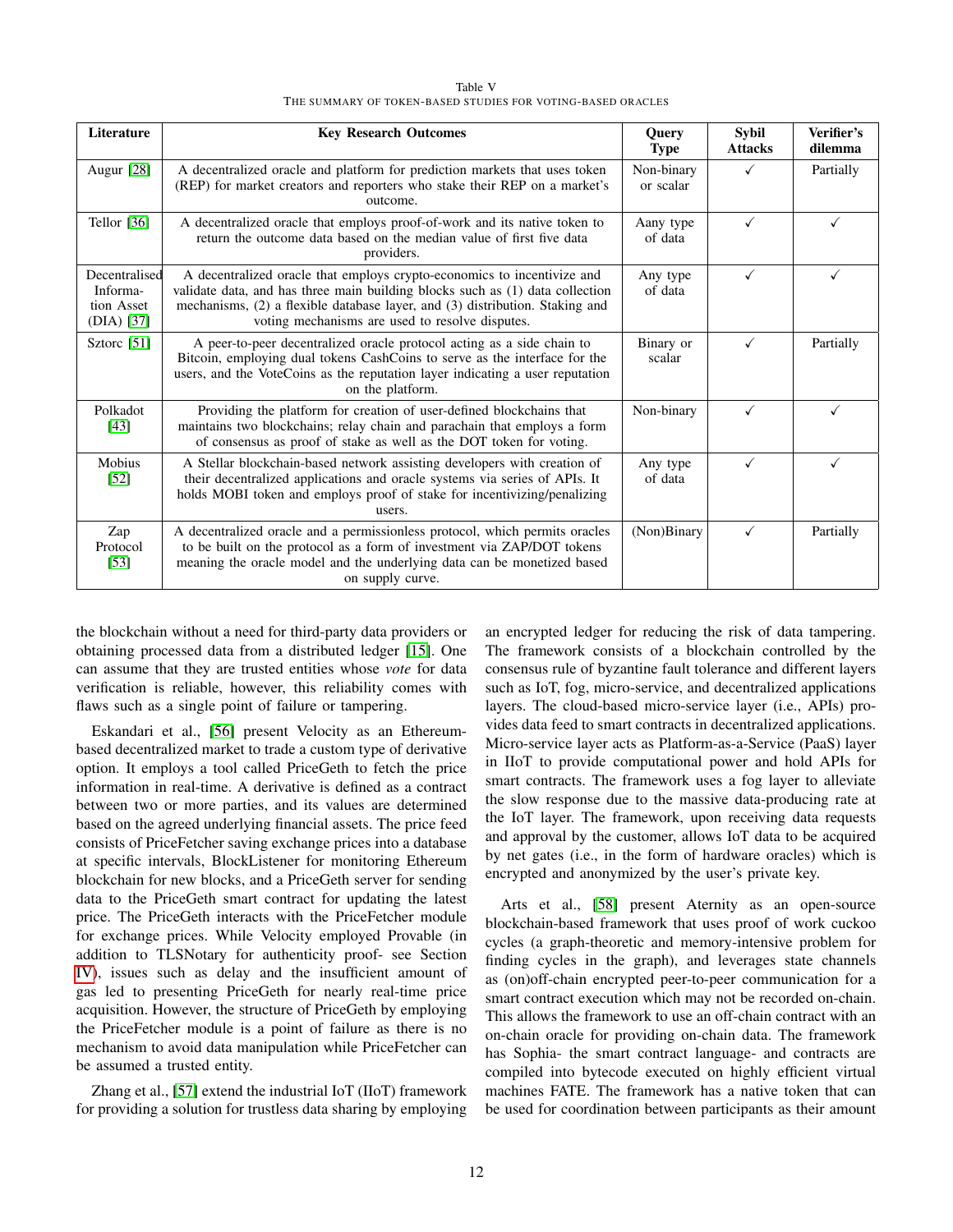of tokens represent their influence of vote on the system, and it is required for any operations on its blockchain. There are generalized accounts providing flexibility for transaction authentication managed by a smart contract. Upon transaction execution, the authentication function in the smart contract and the account evaluate the authentication data, and if it fails, the transaction is discarded, otherwise, it incurs charges. Moreover, there are register oracle transactions for the announcement of oracles to the chain specifying queries and response format associated with a fee. Publicly available oracles monitor the blockchain for queries, and since the response on the chain is public, it causes privacy issues.

Hyperledger Fabric is an open-source blockchain but permissioned framework hosted by the Linux Foundation [\[59,](#page-23-28) [60\]](#page-23-29) for the enterprise context in which participants' identities are authenticated. The framework has a configurable and modular architecture and does not need to have a native cryptocurrency allowing smart contracts (i.e., chaincodes) to run within a container and to be coded with general-purpose programming languages. It supports customized consensus protocols and benefits industries, e.g., track-and-trace of supply chains, healthcare, banking, or insurance, where data cannot be exposed to unidentified entities, hence, increases privacy. The framework employs execute-order-validate architecture for transactions in which "execute" checks the correctness after execution, the "order" applies a customized consensus protocol, and "validate" determines transactions against an application-specific endorsement policy. In fact, it reveals how many peer nodes and which peer nodes are required to confirm the correctness of smart contract execution. In Hyperledger Fabric, there are channels as a means of the communication channel between members, and these channels add an extra layer of access control improving confidentiality. Participants in these channels establish a sub-network where each member can have access to a particular set of transactions. Chaincodes on the Hyperledger Fabric run on the peers and create transactions. Invocation of chaincodes can lead to update or query the ledger, and based on the proper permission another chaincode can be invoked to access the state in the same or different communication channel. Chaincodes have endorsement policies for the selection of peers to execute the chaincode through checking whether enough endorsements are present, versioning checks are done, and are derived from suitable entities, and then verify the result for making sure that the transaction is valid. Hence, they can be considered as platform-supported (distributed) oracles for the Hyperledger Fabric.

Compound protocol [\[61\]](#page-23-30) as an Ethereum-based system is recognized to be interest markets allowing borrowers to obtain loans when lenders put their crypto assets into the protocol earning variable interest rates. The protocol has its native token called cToken which is a form of ERC20 token and requires approval to be minted initially. The protocol employs the Open Price Feed as a decentralized price oracle that is built on the Ethereum blockchain. This price feed consists of entities such as Reporters, Posters, and a View that is a set of Reporters used to obtain the finalized prices. Posting/storing price data can be done by any user who has access to a reliable source that is signed by a private key to be available to the public. Posters post the data on the chain, and this responsibility is shared among many Posters. The Compound protocol leverages a View contract employing a single Reporter and verifies all the reported prices within an acceptable time, and in the presence of enough reporters that are approved through governance, a median price can be leveraged. These price feeds via the View contract can be configured for developers while the Reporters in the Compound View contract may require approval by the Compound governance. The Open Price Feed allows price data reported by reporters to be signed via a known public key, and posters that can be any Ethereum address can put the value on the chain. The interest rates paid and received by borrowers and lenders are determined by the supply and demand of each crypto asset.

Table [VI](#page-13-0) provides a summary of the studies in this category for voting-based strategies.

#### IV. REPUTATION-BASED ORACLES

<span id="page-12-0"></span>Different data sources/providers may be employed by oracles, hence, this necessitates to employ evaluation mechanisms for selection, monitoring their truthfulness for the provided data, and the retrieved information is intact. Information retrieval by oracles may necessitate mechanisms to firstly ensure the received data is untampered, and secondly *identify* which oracles have more potential to be trusted for the outcome. The former can be achieved by *authenticity proof* mechanisms attached to the data, while the latter can be managed by a reputation component which is responsible for oracles' evaluation. The reputation-based oracles may be assisted by authenticity proof mechanisms that facilitate verification of the data retrieved from external resources and mainly ensures that the data is untampered and genuine. For this purpose, non-repudiation types exist; non-repudiation of origin, nonrepudiation of receipt, and non-repudiation of conversation, each of which provides proofs [\[21\]](#page-22-19). Non-repudiation of origin supplies proof that a message comes from a specified originator blocking attempts to deny having sent the message. In contrast, non-repudiation of receipt proves that a message is received by a specified recipient falsifying the recipient's false claim. Finally, non-repudiation of conversation generates proof for the occurrence of a conversation between parties.

Oracles for retrieving data from sources may employ a secure HTTP connection (i.e., HTTPS) powered by the TLS protocol. However, the TLS protocol cannot fully guarantee that the content of the HTTP session is not tampered with. In the following, two related studies for improving the TLS protocol are explained.

Ritzdorf et al., [\[21\]](#page-22-19) propose TLS-N that is a TLS extension for providing a decentralized, seamless, and standardized internet-wide non-repudiation mechanism to securely share data feeds. TLS-N produces proofs about the content of a TLS session providing an efficient way of verification by third parties and blockchain-based smart contracts. Based on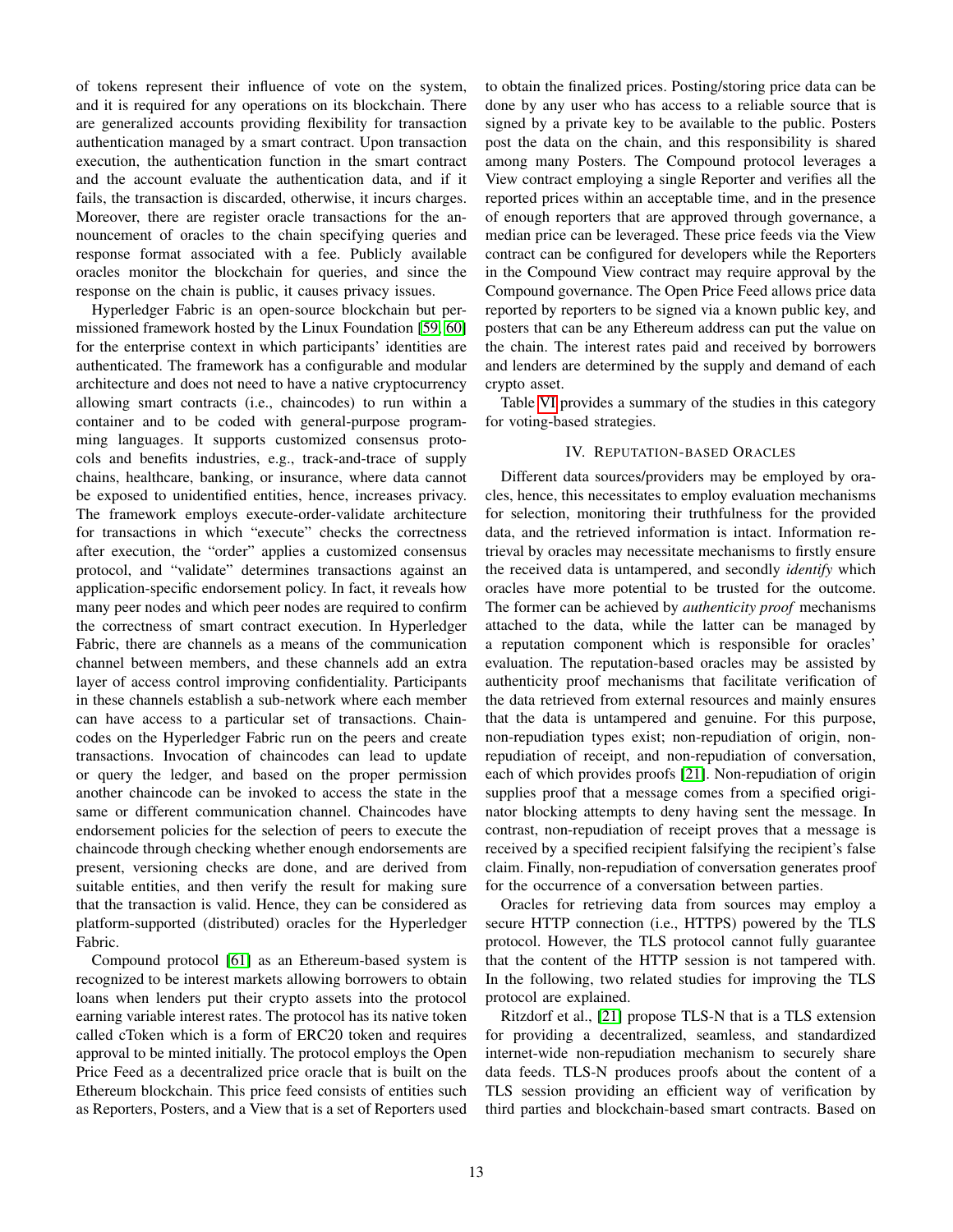| Table VI                                                     |  |
|--------------------------------------------------------------|--|
| THE SUMMARY OF CONVENTIONAL STUDIES FOR VOTING-BASED ORACLES |  |

<span id="page-13-0"></span>

| Literature                        | <b>Key Research Outcomes</b>                                                                                                                                                                                                                                                                                                                                                 | <b>Query</b><br><b>Type</b>               | <b>Sybil</b><br><b>Attacks</b> | Verifier's<br>dilemma |
|-----------------------------------|------------------------------------------------------------------------------------------------------------------------------------------------------------------------------------------------------------------------------------------------------------------------------------------------------------------------------------------------------------------------------|-------------------------------------------|--------------------------------|-----------------------|
| <b>IOTA</b><br>oracle [15]        | Presenting First Party Oracle where data is sent to the IOTA Tangle directly<br>without a need for third-party data providers or a distributed ledger.                                                                                                                                                                                                                       | Scalar                                    | х                              | х                     |
| Eskandari<br>et al., [56]         | Presenting Velocity, an Ethereum-based decentralized market for trading a<br>custom type of derivative option (e.g., price feeds). PriceGeth is employed as<br>a tool for fetching the information in a real-time fashion (single data source).                                                                                                                              | Scalar                                    | X                              | Х                     |
| Zhang et<br>al., [57]             | Extending the industrial IoT framework to provide trustless data sharing<br>through an encrypted ledger for reducing the risk of data tampering. The<br>framework consists of multiple layers where the micro-service layer<br>provides data feed to the smart contracts (multiple data sources).                                                                            | Non-binary                                | X                              | х                     |
| Arts et al.,<br>$[58]$            | An open-source blockchain-based framework that employs proof of work<br>cuckoo cycles, and uses state channels as (on)off-chain encrypted<br>peer-to-peer communication.                                                                                                                                                                                                     | Non-binary                                | √                              |                       |
| Hyperledger<br>Fabric<br>[59, 60] | An open-source blockchain but permissioned framework for the enterprise<br>context in which participants' identities are authenticated. The framework<br>has a configurable, modular architecture, and does not need to have a native<br>cryptocurrency. It allows smart contracts (i.e., chaincodes) to run within a<br>container by general-purpose programming languages. | (Non)Binary,<br>scalar, or<br>categorical | ✓                              |                       |
| Compound<br>protocol<br>[61]      | An Ethereum-based system that is recognized as interest markets. It employs<br>cToken as the native token and Open Price Feed as a decentralized price<br>oracle that has entities such as posters, reporters, and view.                                                                                                                                                     | Scalar                                    | ✓                              |                       |

the generated proofs, TLS-N allows parts of a TLS session, e.g., passwords, to be hidden for increasing privacy while the remaining content becomes verifiable. There are requester, generator, and verifier, and the process starts with the establishment of a TLS connection and negotiation of the TLS-N parameters in the handshake. During the TLS session, a small TLS-N state holding information about the hash value of the previous records, an ordering vector (i.e., a bit vector encoding the interleaving requester and generator records), and a timestamp (to mitigate time-shifting attacks) are maintained and kept updated by the generator that signs its TLS-N state by its private key. Upon asking for the evidence by the requester, the evidence window that consists of records to be included closes, and the requester maintains full control of the included records in the proof, and by checking the proof the verifier can access the content of the TLS session. To reduce the size of proof, Merkle Tree is used, and if the session contains sensitive information to be hidden, independent random values called salts are needed that are derived from the TLS traffic secret using a record-based nonce. Hence, the verifier for the proof verification re-generates the evidence such that in the absence of sensitive information, it constructs the Merkle (and salt) Tree, otherwise, it produces the partial Merkle Tree with respect to the provided plain text, commitments, and hashes.

TLSNotary [\[22\]](#page-22-20) is a service that introduces third-party auditors for validating TLS session data exchanged between the client and server. It uses TLS protocol to help a client (auditee) with providing evidence of certain web traffic that occurred between the client and the server, to a third party (i.e., auditor). TLSNotary facilitates the verification of obtained data from external sources in an oracle against tampering through splitting the TLS master via the RSA encryption. Auditors hold a portion of the TLS secret key to generate the Message Authentication Code (MAC) key for setting up the HTTP session key intercepting the auditee's attempt to fabricate traffic from the server. Without the MAC key, the client cannot decrypt and authenticate the traffic received from the server. Upon commitment to the encrypted content of the server's response, the auditor provides the portion to the auditee to complete the authentication steps of TLS. Although promising, there are issues such as it is not supported by most web servers (websites must support TLS 1.0/1.1), and there has to be a trusted auditor for the process.

It should be noted that there are studies whose reputationbased oracle design does not practice authenticity mechanisms (e.g., [\[62,](#page-23-31) [63\]](#page-23-32)) as the data sources are assumed to be trusted and the data integrity is intact during data retrieval. Figure [4](#page-14-0) depicts the overall structure of reputation-based oracles assisted by the authenticity proof mechanisms, and oracles may return data to the blockchain without authenticity proof mechanisms.

The following sections present how these proofs are employed and developed for data authenticity in the reputationbased oracles.

# *A. Software-based Proof*

Guarnizo et al., [\[19\]](#page-22-17) present PDFS as a data feed system that allows data to be authenticated over the blockchain without breaking TLS trust chains or modifying TLS stacks. Content providers can specify data formats to freely use, thus, data can be easily parsable and tailored for smart contracts. Also, PDFS provides content providers with a payment framework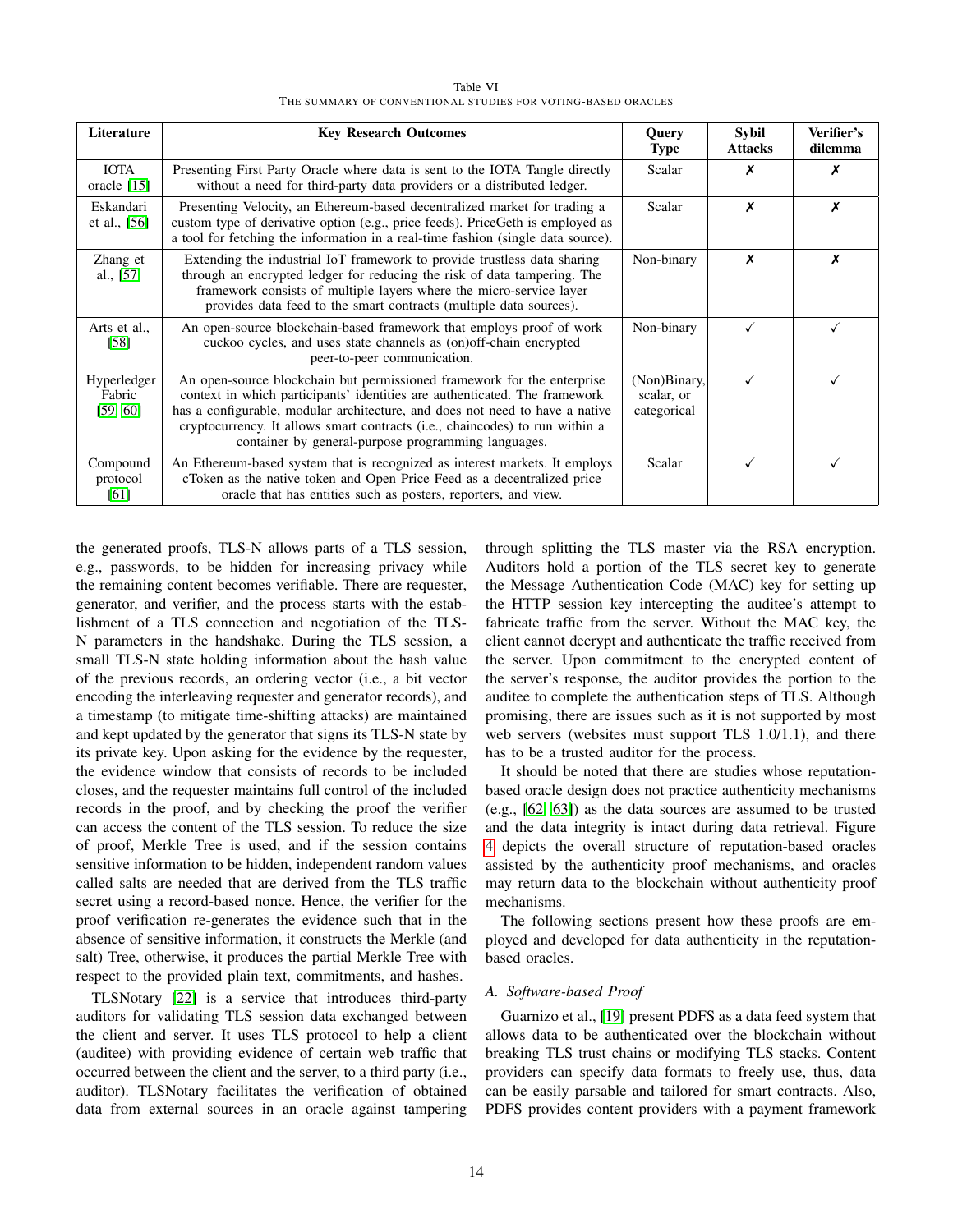to be incentivized, but it does not allow content providers to misbehave by equivocating or censoring queries. They are defined as modification or deletion of the published content retrospectively, and influencing a contract execution by censoring some required content, respectively. In PDFS, content providers create authoritative contracts enabling other contracts to verify the authenticity of the content, and providing functionalities to mitigate misbehavior. Content providers then create a signed manifest containing information about the blockchain address, the authoritative interface, and metadata of the content. The manifest's signature is computed with the help of the private key corresponding to the public key from the content provider's TLS certificate allowing contract parties to verify the authenticity of the manifest directly. Content providers create a tamper-evident data structure (TDS) (i.e., Merkle Tree) storing served data entries including the manifest, and per each update the data structure is re-computed and its consistency proof is sent to the authoritative contract for validation. If contract parties wish to deploy relaying contracts (i.e., smart contracts require data feeds from external websites) they should find and agree on a content provider necessitating verification of its manifest and authoritative contract. The relying contract is called by a contract party, and interacts with the authoritative contract's membership verification method for the produced data by the content provider. PDFS is resilient to attacks such as TLS Public Key Infrastructure (PKI) compromise and malicious content providers, as, in the former, data verification is done by the correct deployed authoritative contract while in the latter the TDS consistency is enforced by authoritative contracts noting that the content provider's response is visible.

Zhang et al., [\[64\]](#page-23-33) present Decentralized Oracle (DECO) assisting users with proving data accessed via TLS that comes from a particular website, and provides statements (zeroknowledge proofs (ZKPs)) about the data. Authors argue that mandating installing TLS extensions at servers suffers from two issues, the first of which is that legacy compatibility becomes broken and reduces wider adaptability, and the next issue is the limitation of data exportability as the web servers determine what data to be exported resulting in censoring export attempts. Hence, the oracle does not require trusted hardware or server-side modification and provides a threeparty handshake protocol to mitigate forging arbitrary TLS



<span id="page-14-0"></span>Figure 4. Reputation-based oracles overall structure. Malicious oracles can be blocked by the reputation manager, and authenticity proof may be attached to the data.

session data. This is due to the TLS nature generating symmetric encryption and authentication keys shared between users and web servers. Moreover, DECO reduces context-integrity attacks (i.e., specific data not only exists in the server's response but also it appears in the expected context) via a twostage parsing scheme as attacks can be thwarted if the session content is structured and parsable. DECO consists of three phases; three-party handshake phase for the establishment of session keys in a special format for unforgeability, a query execution phase such that the server is queried for data based on a query built from the template with the private parameters, and a proof generation phase in which the query is proved that it is well-formed and the desired condition is satisfied by the response. In the first phase, the session key used in the TLS session with a server is distributed between the prover and verifier in a secret-share form. In the next phase, since the session key is secret-shared with prover and verifier, both are needed to interact with each other and execute a twoparty computation protocol for the construction of TLS records encrypting the query. Finally, upon receiving a response from the server, the prover commits to the session by providing the ciphertext to the verifier to obtain the MAC to verify the response integrity and prove statements about it.

He et al., [\[65\]](#page-23-34) present SDFS as a scalable data feed service employing a reputation-evaluation strategy for malicious node detection that leverages a blockchain to preserve the data processing. The proposed data feed service consists of smart contracts to invoke the interface for requesting the data, a server which has multiple nodes for data fetching, and an auditor blockchain assisted by TLSNotary [\[22\]](#page-22-20) to verify that obtained data is untampered. The service maintains a reputation mechanism for data feed nodes updated per data feed that maintains a verification pass and based on the pass, in each round the reputation value of the node is increased or decreased.

Bridge Oracle (BRG) [\[66\]](#page-23-35) is an *unsuccessful* public oracle technology on the Tron network [\[72\]](#page-24-0). The Bridge oracle provides the ability to attach authenticity proofs, and deals with a variety of APIs and parsing helpers while employing TRON (i.e., the Tron network token) and project-purpose tokens on the network for payments. The bridge oracle consists of three main smart contracts; (1) the Bridge API contract (e.g., public, decentralized, and enterprise) for connecting the client smart contract to the Bridge oracle, (2) The bridge oracle address resolver that is in charge of redirecting requests to the correct services (e.g., public oracle system or decentralized oracle system), and (3) the bridge oracle connector for processing requests and outputting specific data to be accessed by oracle data carriers. This oracle can deal with three types of timevariant requests such as one time, scheduled, and open ending queries, and for open ending queries three technologies such as web socket protocol, long polling method, and recursive HTTP(s) request method are proposed. A queuing system is employed for the off-chain bridge oracle architecture to balance the load of data carriers, a random access memory (RAM)-based database is used for temporarily logging queries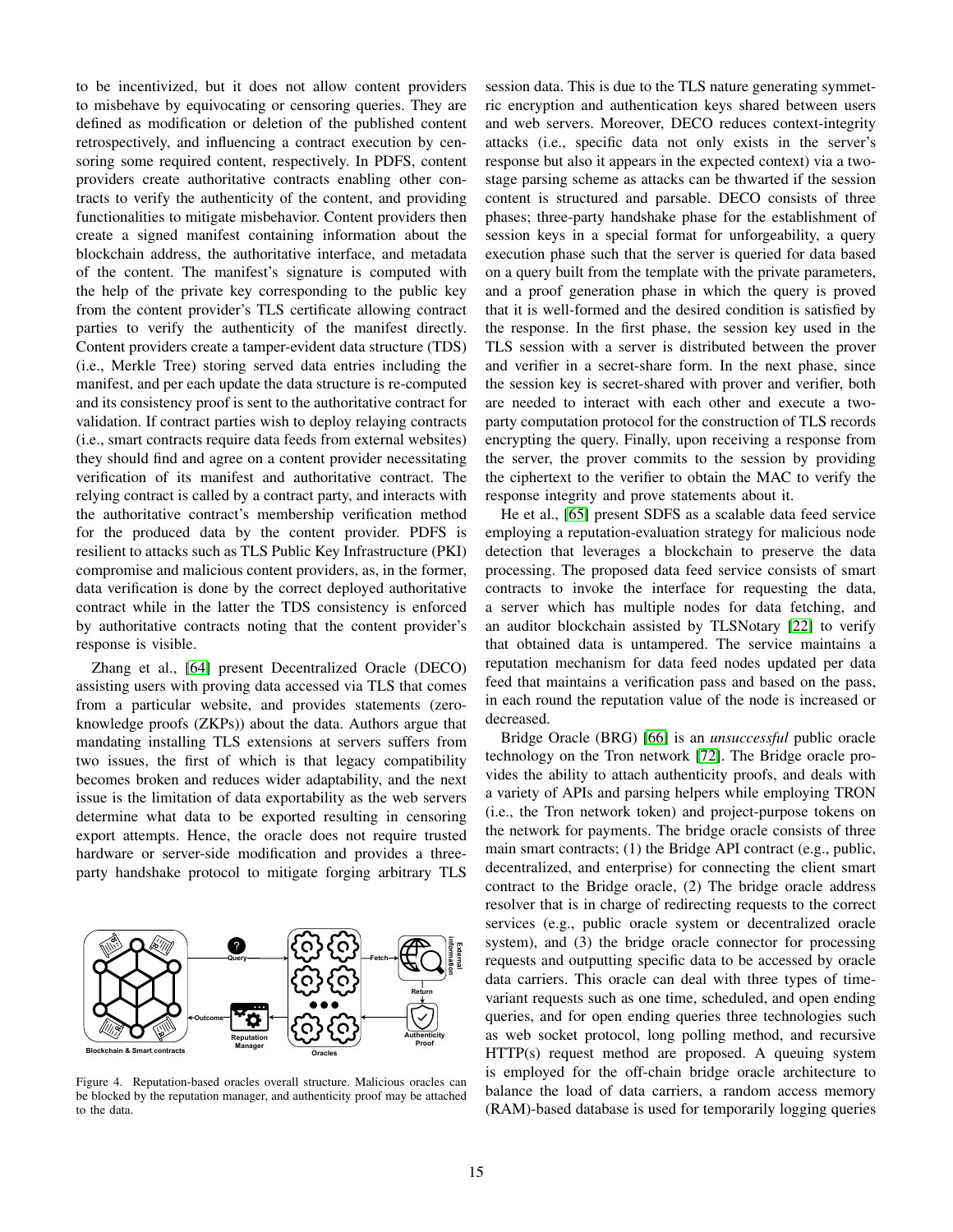<span id="page-15-0"></span>

| Literature                   | <b>Key Research Outcomes</b>                                                                                                                                                                                                                                                                                 | Limitation                                                                       | <b>Authenticity</b> | Confidentiality |
|------------------------------|--------------------------------------------------------------------------------------------------------------------------------------------------------------------------------------------------------------------------------------------------------------------------------------------------------------|----------------------------------------------------------------------------------|---------------------|-----------------|
| <b>PDFS</b> [19]             | A data feed system for data authentication over the blockchain<br>without breaking TLS trust chains or modifying TLS stacks.                                                                                                                                                                                 | None                                                                             | ✓                   | X               |
| Ritzdorf et<br>al., $[21]$   | Providing a TLS extension that is compatible with TLS 1.3 and<br>produces proofs for the content of a TLS session.                                                                                                                                                                                           | Adding minor<br>overhead to the<br><b>TLS</b>                                    | ✓                   | ✓               |
| <b>TLSNotary</b><br>[22]     | Verification of the obtained data from external resources against<br>tampering through splitting the TLS master.                                                                                                                                                                                             | Only works<br>with TLS<br>$1.0/1.1$ .                                            | ✓                   | X               |
| Zhang et<br>al., [64]        | Requires no-server side cooperation, and having support for TLS<br>1.2 and 1.3.                                                                                                                                                                                                                              | None                                                                             | $\checkmark$        | Partially       |
| He et al<br>[65]             | Reputation-based scalable data feed service assisted by<br>TLSNotary for data verification against tampering.                                                                                                                                                                                                | Restricted to<br><b>TLSNotary</b><br>limitations                                 | ✓                   | X               |
| <b>Bridge</b><br>Oracle [66] | A Dedicated oracle technology on the Tron network providing<br>the ability to attach authenticity proofs to the requested data.                                                                                                                                                                              | Unreliable [67]                                                                  | $\checkmark$        | Х               |
| JustLink<br>[68]             | A decentralized oracle where a single result is calculated by an<br>aggregator contract.                                                                                                                                                                                                                     | Not resilient to<br>data tampering<br>and usage of<br>defined trusted<br>sources | X                   | X               |
| Pyth<br>Network<br>$[69]$    | A Solana-based cross-chain market that consists of different<br>entities such as delegators for providing a confidence level in the<br>data from a particular Pyth data provider.                                                                                                                            | Not resilient to<br>data tampering                                               | Partially           | X               |
| API3 [70]                    | A decentralized autonomous organization aiming for creation and<br>monetizing a decentralized API network to act as a bridge for<br>connecting blockchains to the existing data provider APIs<br>governed by API3 token.                                                                                     | Not resilient to<br>data tampering                                               | Partially           | X               |
| PolkaOracle<br>$[71]$        | A Polkadot-based oracle that employs POT for governance as<br>well as Substrate 2.0 Off-chain Worker for securely integration<br>of data to the blockchain applications. There is the data source<br>layer that uses techniques (e.g., filtering or screening) for<br>accuracy and authenticity of the data. | Not resilient to<br>data tampering                                               | $\checkmark$        | Partially       |

Table VII THE SUMMARY OF SOFTWARE-BASED STUDIES FOR REPUTATION-BASED ORACLES

to avoid losing queries during load condition while the query's feedback is stored in the permanent database.

JustLink [\[68\]](#page-24-2) is a decentralized oracle network that is an under-development project deployed on the Tron network. Data requests interact with the on-chain JustLink open-source and verifiable interface that includes smart contracts. There is an on-chain aggregator contract for which users choose nodes and services. The final result is computed and finalized through *trusted* sources for requesting contracts. Based on the requirements, oracles are selected and the aggregator that can be different for each demand, outputs the result by, e.g., calculating the weighted average after removing abnormal data. Off-chain data are obtained by nodes separately, and a single result is finally calculated in the aggregator contract. Each assignment can be divided into subtasks (e.g., HTTP requests or JSON parsing) that are customizable within external adaptors as services with a minimal REST API, and subtasks pass their results to the next subtasks as they run end to end to obtain the final result. In JustLink, freeloading issue is handled by commit/reveal, and JustLink employs the token named Just (JST) for paying JustLink Node operators that retrieve data from off-chain data feeds. In addition, JustLink plans to devise a reputation system for controlling the quality of oracles and leverages a certification service to mitigate Sybil attacks in which statics from the validation system are collected. Also, the service performs after spot-checking of on-chain answers.

Pyth network [\[69\]](#page-24-3) is a solution for providing a cross-chain market of verifiable data in a decentralized way that is powered by Solana-based blockchain [\[73\]](#page-24-6). Heavy and fast processing of the data can be achieved by Solana as it is recognized to be the only chain providing the computing bandwidth. Pyth network employs formal likelihood methods to output a suitable price considering all the received information through high-quality data providers. Also, the Pyth network is capable of including information such as historical quality or potential stake at risk. The Pyth network consists of entities, each of which is responsible for a particular task; data providers who can be data owners or source for providing new datasets and obtaining data on-chain, respectively. Delagotors as the other entity is in charge of providing a confidence level in the data from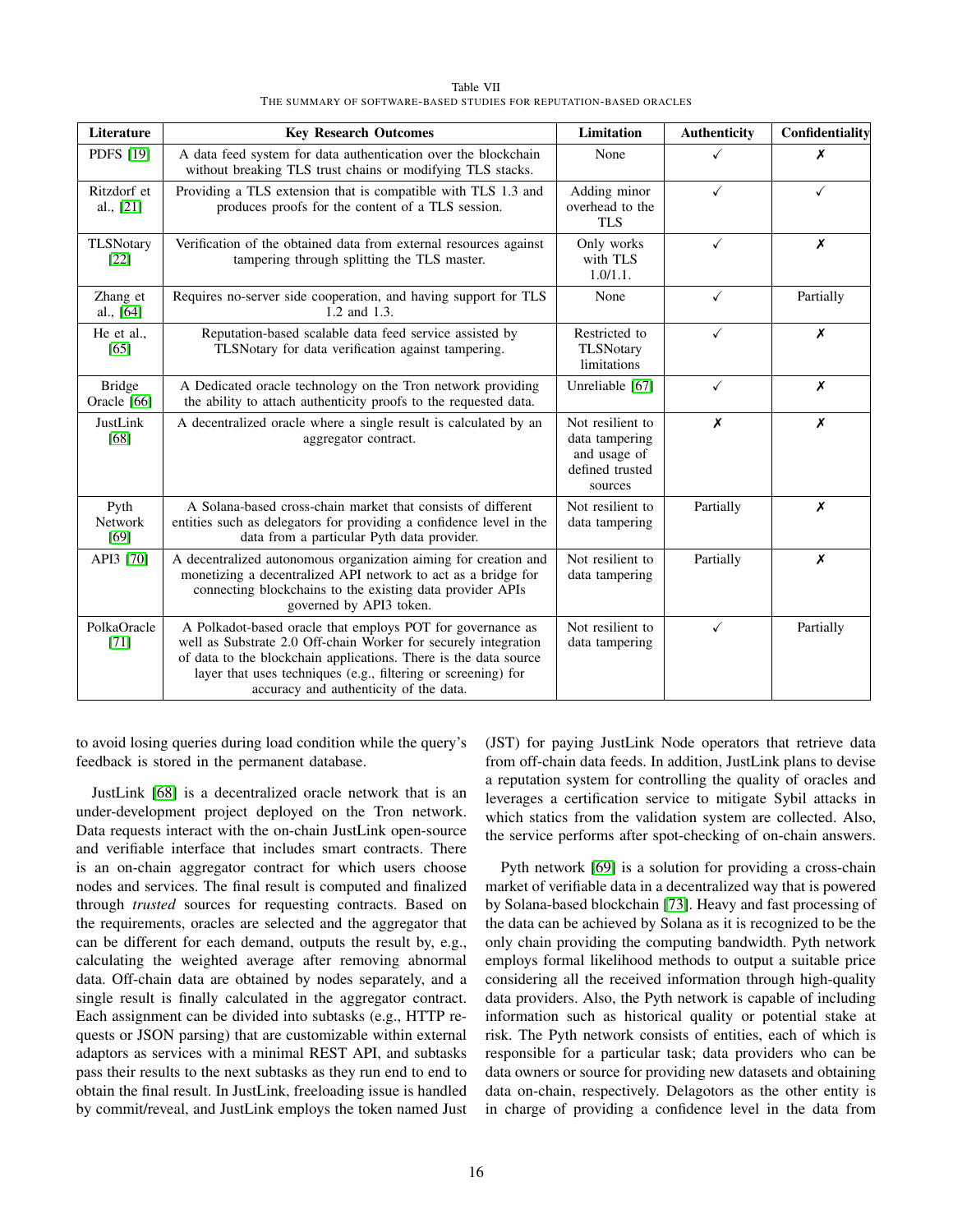a particular Pyth data provider which can be done through evaluation and consideration of their historical performance and accuracy, and can be rewarded or penalized. Also, there are curators for being in charge of determining which data should be sourced through paying tokens into a bonding curve to signal interest. Increasing the interest in symbols will lead to receiving the greatest share of rewards which incentivizes the data providers for providing prices for them.

API3 [\[70\]](#page-24-4) is recognized as a decentralized autonomous organization (DAO) that aims to create and monetize a decentralized API (dAPI) network to act as a bridge for connecting blockchains to the existing data provider APIs. Each dAPI has oracles managed by decentralized API providers and holds API3 token enabling holders through staking the tokens to practice governing rights over the API3 DAO with the rewarding opportunity. Hence, unlike the general oracles, API3 aims to be governed by DAO that means the API3 ecosystem players are in charge of securing the network. As first-party oracles build a data feed, over-redundant decentralization would not be necessary and it would be more immune to attacks resulting in better transparency. Also, a user could easily identify data owners as on-chain identities of API providers are published via off-chain channels, and funds are transferred to them because of performing the actual work instead of feepaying third-party oracles. Data is signed by the API provider and becomes accessible via a regular API endpoint that thirdparty oracles can query to fetch the data, and the authenticity of the data is verified by their public keys.

PolkaOracle [\[71\]](#page-24-5) is a Polkadot-based oracle network that aims to be a community-driven oracle system, and employs POT as the native token in the network to pay the data providers, to govern the network via voting, and deposit purposes. In comparison to Chainlink [\[74\]](#page-24-7), PolkaOracle provides flexibility and reliability through leveraging Substrate 2.0 Off-chain Workers for the infrastructure that can act as parachain or parathread for connecting to the Polkadot blockchain. It uses on-chain operations such as on-chain computation, encryption and decryption, data verification, and random challenge for credible and reliable real-time data feeding. PolkaOracle has a layered architecture; (1) crosschain application layer for providing data interfaces based on the cross-chain technology for applications and public tools (e.g., data display panels), (2) the on-chain infrastructure for security and transparency of the network. Also, (3) there are Off-chain Workers to securely integrate data to the blockchain applications as it utilizes verifiable random functions (VRF) to randomly select network nodes for off-chain calculation and verification for making sure the data is not wrong or tampered. Finally, there is a (4) data source layer that is responsible for obtaining third-party off-chain data via APIs, and employs techniques (e.g., filtering or screening) to ensure accuracy and authenticity of the data.

Table [VII](#page-15-0) presents the summary of studies that employed software-based strategy to provide proof in the reputationbased oracles. A majority of studies may fail to satisfy the data integrity as data could be tampered during transmission between source and oracles.

#### *B. Hardware-based Proof*

Schaad et al., [\[2\]](#page-22-1) present a Hyperledger-based blockchain design with a local secure element (Wibu CmDongle for cryptographic software protection [\[75\]](#page-24-8)) as an external hardwarebased oracle. They applied a use-case study where a 3D printer is rented and loaded with a specified amount of printing credit. Per each print, the local counter embedded in the dongle is decreased and in parallel, the counter unit is maintained on the Hyperledger blockchain. Upon meeting the threshold a chaincode on the blockchain is triggered to set the counter again based on the payment processing, and update the local counter on the device for further printing.

Ledger proof [\[23\]](#page-22-21) leverages hardware wallets owned by the Ledger company. These hardware devices employ Blockchain Open Ledger Operating System (BOLOS) that provides Software Development Kit (SDK) and enables developers to code applications (i.e., cryptocurrency wallets) to be installed on the hardware. It provides an isolated environment as each application has its memory region operating in the user mode and interacting with the operating system in the superuser mode.

Town Crier [\[6\]](#page-22-5) is an authenticated data feed system that acts as a bridge between smart contracts on the Ethereum blockchain and commonly trusted websites' data known as datagrams. Moreover, Town Crier ensures *confidentiality* that is referred to as requesting private data with encrypted parameters, e.g., accessing online accounts. Town Crier employs a combination of a front-end smart contract and Intel Software Guard Extension (SGX) technology; a set of instructions granting hardware protections on the user-level code. Town Crier has three components; the town crier contract, the enclave, and the relay. The enclave and relay reside on the Town Crier server while the contract is on the blockchain. The relay functionality is defined as handling the network traffic on behalf of the enclave. The front-end smart contracts respond to requests from contracts on the blockchain with the attestation holding characteristics of datagram parameters, HTTPS website, and the time frame. A relaying contract can verify the datagram considering trust in the SGX security, Town Crier code, and validity of the source data in the time frame. In addition to data authenticity, Town Crier proves gas sustainability (i.e., Ethereum service never runs out of gas), and trusted computing base code minimization by authenticating the enclave outputs on the blockchain. There are still some issues; (1) an enclave requires network capability (can be done by splitting TLS code between the enclave and untrusted host environment), and (2) compromising a single website or an enclave that is addressed by the majority voting.

Android proof [\[76\]](#page-24-9) uses Google technologies such as SafetyNet Software Attestation and Android Hardware Attestation (implemented in a Trusted Execution Environment  $(TEE)^1$  $(TEE)^1$ ) to

<span id="page-16-0"></span><sup>&</sup>lt;sup>1</sup>It is defined as a computational environment which is heavily isolated from the main operating system running on a device.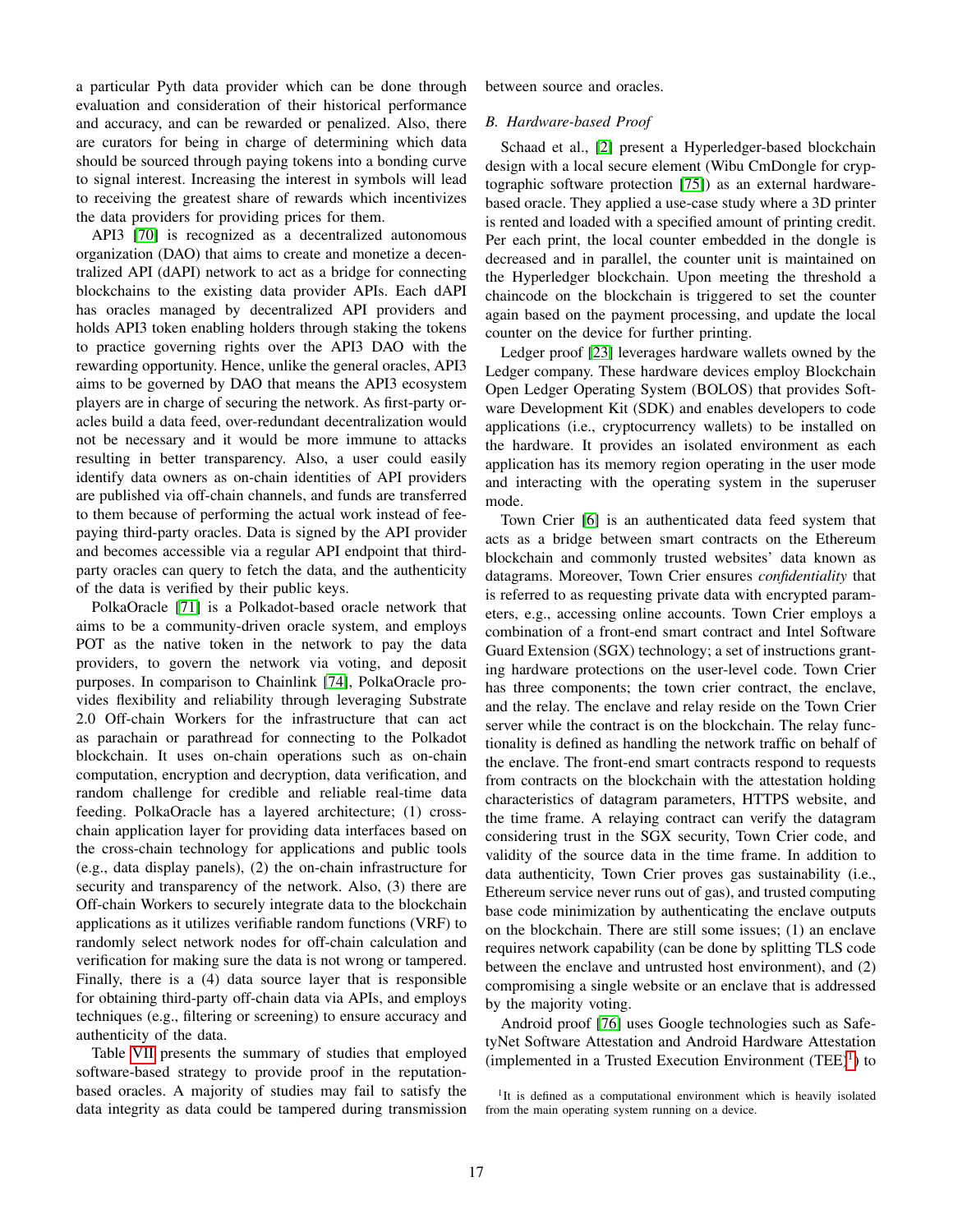notarize web pages or certify data served by HTTPS APIs. The former evaluates the application runs on a safe and not rooted physical device, i.e., unmodified root certificate authorities (CA). Besides, it checks the application code hash and makes sure that the source is untampered. The latter verifies that the device is running on the latest OS version for preventing any potential exploits. Hence, both technologies assure that the device is a secure environment for making an untampered HTTPS connection with a remote data source. When a request of Android proof becomes available, the given URL by the user is forwarded to the Android device, an HTTPS connection is established, and the entire HTTP response is retrieved. The SHA256 hash of the response is signed with the hardware attested key pair available on the device. SafetyNet's API is called by the service application, and the nonce parameter of the API becomes SHA256 hash of the HTTP response key, the signature, and the request identifier formatted as a JSON Web Signature (JWS). By full validation of the proof, the data in the HTTP response is parsed and distributed to the user with the SafetyNet Attestation Response and Hardware Attestation Object. Although promising, there is a quota (10k requests per day) for Google SafetyNet API that limits the scalability of the system.

Woo et al., [\[77\]](#page-24-10) propose a distributed oracle for safely importing time-variant data into the blockchain where the response time is important. The proposed oracle employs multiple oracles to support data availability as well as data integrity with the help of Intel SGX. Each oracle verifies data pulling procedure such that other oracle nodes pull data from external data sources through remote attestation<sup>[1](#page-17-0)</sup> provided by Intel SGX. The proposed oracle resolves malicious oracle with the help of a reputation system to block selfish oracles from obtaining benefits.

Edenchain [\[78\]](#page-24-11) is a permissioned blockchain platform technology for capitalizing assets of any form into a token. Edenchain employs namespaces with Merkle Tree and isolates transactions based on the namespaces (the type of transactions) for increasing the performance. Also, it employs Proof-of-Elapsed-Time (PoET) implemented in the SGX enclave as a consensus algorithm using CPU commands to randomly select a leader with the smallest wait time without requiring to consume excess energy for solving a hash problem. Edenchain has three layers; a distributed ledger layer based on the Hyperledger for storing data, a validation layer for execution and verification of a transaction, and a bridge layer for securely importing required data by on-chain smart contracts. In the bridge layer, on-chain and off-chain nodes exist, and a reliable communication between nodes is managed by E-Protocol that implements an encryption technique called Elliptic Curve Cryptography–Threshold Cryptography (ECC-TC). Threshold cryptography is a protocol with a cooperative property in which data for decryption is shared among participants. Onchain nodes interact with the smart contract while off-chain nodes are designed for interaction with the external system and making a connection between the on-chain and off-chain modules. The Edenchain uses the E-Bridge layer for fetching data from multiple data sources, and encrypts this data, and leverages the median voter theorem (MVT) to secure trust and improve security. The core technology of the bridge layer is E-Bridge that has a modular design with components such as an oracle server and a SGX enclave located off-chain for serving requests and providing the trusted execution environment. The other components are an executor located on chain for transaction execution, and E-Oracle for forwarding data access requests from the smart contracts. The E-Oracle has a client and server such that the former provides parameters to be executed on the server, and the server executes external data requests on separate spaces named SGX enclaves for security enhancement. It also collects external data, selects appropriate values, and forwards the values to the client. The E-Oracle servers can have discrete type data and continuous type data, each of which is evaluated by the majority voting, i.e., the most common value and median voter theorem (MVT). In MVT, the result is chosen by a median voter and consensus algorithms that make MVT suitable for continuous data types.

Hearn presents Corda [\[79\]](#page-24-12) as a decentralized global database platform without a mining concept for recording and processing financial agreements. Corda aims to provide a distributed ledger consisted of mutually distrusting nodes to let a single global database keep the deal states and obligations between people and institutions free of disparate ledgers synchronization. The Corda employs SGX enclaves for attestation and supports smart contracts and leverages cryptographic hashes for data and parties identification. It also defines state objects as a digital document recording the existence, content, and the current state of an agreement between two or more parties. It employs a consensus algorithm for transaction validity (the parties who are involved in) by independently checking the associated code runs successfully that has the required signatures and refereeing transactions are valid and unique. Contracts are executed in the Java virtual machine which eases reusing the existing code in the contracts. The Corda network has one or more notary services, and zero or more oracle services. Oracles are implemented in two ways; by using commands in which a fact is encoded in a command embedded in the transaction itself, and the oracle becomes a co-signer of the entire transaction, and if a transaction includes the fact, it must be returned to the oracle for signing. The other way is using attachments that facts are encoded as the attachment and are considered separate objects to the transaction and are referred by the hash. The transaction content becomes accessible from oracles by employing the Merkle Tree that reveals only necessary parts of transactions.

Provable [\[17\]](#page-22-15) is a platform-agnostic bridge between the blockchain and the internet and behaves as a data carrier to provide a reliable connection between Web APIs and dapps. Provable employs cryptographic proofs such as TLSNotary to enforce reliability, and the platform can be used in public and private blockchains, and even in non-blockchain contexts.

<span id="page-17-0"></span><sup>&</sup>lt;sup>1</sup>It is a method by which hardware and software configuration of devices are authenticated to remote hosts.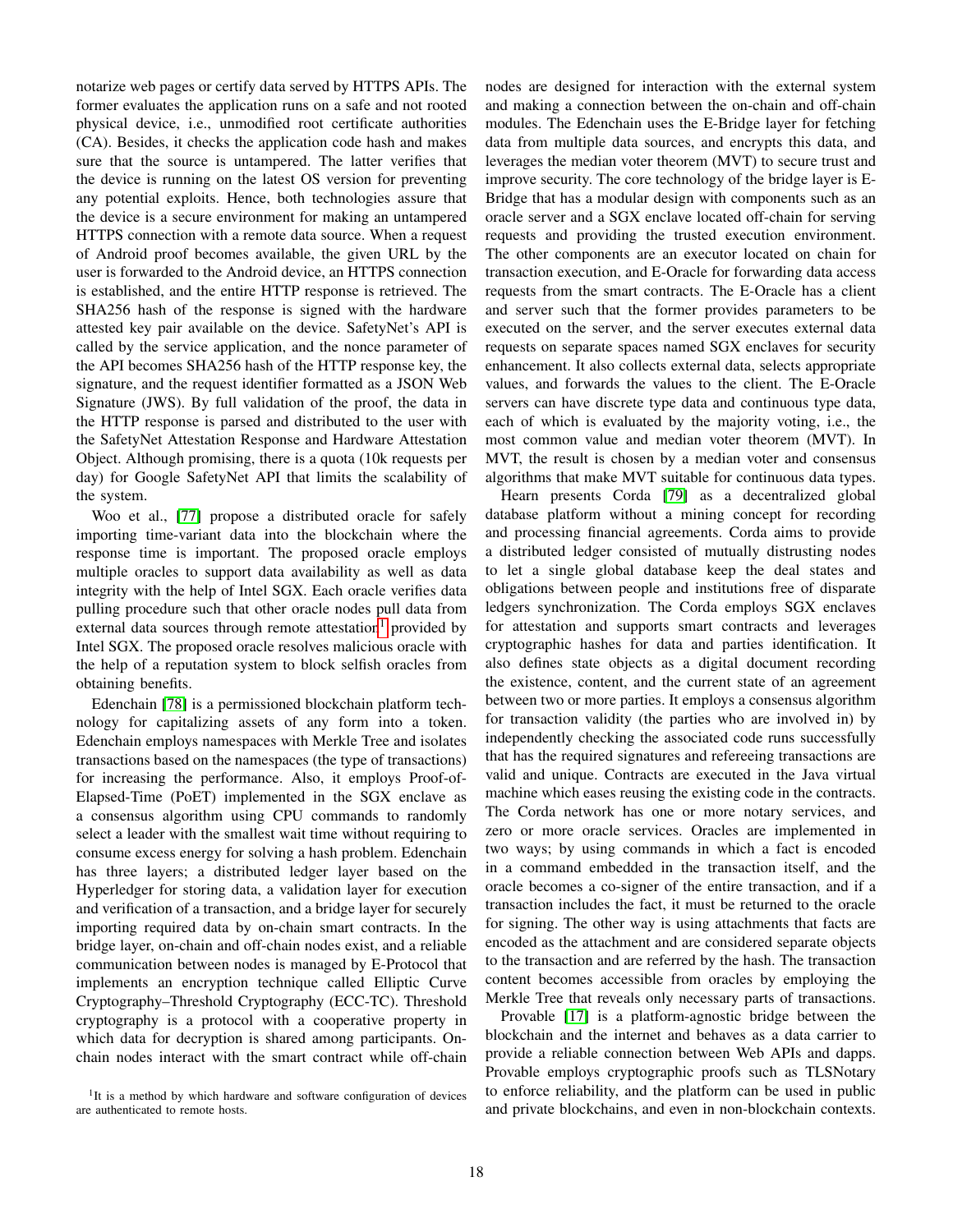Provable also provides the ability for users for encrypted queries (does not support private or custom datagrams) via the provable public key, and the plain-text queries can be protected by the Elliptic Curve Integrated Encryption Scheme. Moreover, Provable presents ProofSheild assisting smart contracts for verification of on-chain authenticity proofs provided by Provable. It provides tools and services for connecting oracles (data providers) with distributed applications, however, it is more suitable for centralized data centers as oracle solutions. Provable facilitates the data verification through returning data with a document named authenticity proof which can be produced by technologies such as auditable virtual machines and trusted execution environments. Provable assumes that data fetched from the sources are genuine and untampered, and provides a variety of parsing helpers to extract a value of a data type. Provable employs Android proof for authenticity proof, and the verification and proof process consists of a series of verification such as SafetyNet Authenticity verification, SafetyNet Response verification, and Hardware Attestation verification. Additionally, these services ultimately rely on the reputations of their (small) providers to ensure data authenticity.

Gray et al., [\[80\]](#page-24-13) present Bletchley; a Microsoft Azure-based enterprise consortium blockchain ecosystem that is similar to the Microsoft Coco framework. Russinovich et al., [\[81\]](#page-24-14) present the Coco framework as an open-source system that is a highscale and confidential blockchain specifically designed for the confidential consortium, and employs Intel SGX and Windows Virtual Secure Mode (VSM) to create a trusted execution environment. Bletchley consists of two major components; (1) blockchain middleware providing core service functionalities in the cloud such as operation management and data services and (2) Cryptlets that enables secure communication between Microsoft Azure, middleware, and customers for providing information for the transaction execution. Cryptlets are assumed as a secure blockchain middleware tier that provides the oracle functionality, and are defined as off-chain components written in any language. They execute within a secure and trusted container, and communicate with using a secure channel. They can be used in smart contracts by an adaptor (CryptoDelegate) such that the adaptor in the smart contract calls Cryptlets which extends the secure and authentic envelope for the transaction. Two types of Cryptlets exist; utility and contract, the former is organized into services or libraries to provide common functionalities, e.g., encryption. In contrast, the contract Cryplets run within an enclave and provide all the execution logic securely storing data in the smart contract and can function as autonomous agents or bots for interaction with the off-chain world (i.e., acting as multiple oracles) but maintaining the integrity of the blockchain and smart contracts. Cryptlets can be accessed by a trusted attested host and can employ enclaves for process isolation and encryption. Cryptlets can be event-driven or control-driven as the former provides notifications based on events and securely passes data. The latter is followed by Cryptlet Contracts allowing Cryptlets to perform the required business logic.

Chainlink [\[83\]](#page-24-15) proposes a general-purpose and token-based framework for building secure decentralized input and output oracles for complex smart contracts on any blockchain. A Chainlink node can have multiple external adapters for different data sources, and its token protocol is blockchain agnostic that can run on different blockchains simultaneously. The Chainlink has two major components that are on-chain and off-chain components. The on-chain component has contracts such as (1) reputation; for tracking the performance metric, (2) order-matching; taking and logging a proposed service level agreement, and collecting bids from oracle providers. Also, the last contract is (3) aggregating that is in charge of response collection from oracle providers to calculate the final collective result of the query and is also responsible for feeding the oracle provider metrics, i.e., the reputation contract. The Chainlink on-chain component follows a workflow that is defined as query parameters, number of needed oracles, and reputation and aggregating contracts for Service Level Agreement (SLA) proposal are prepared by an oracle service purchaser. Then, the purchaser submits the SLA to an order-matching contract on which oracle providers based on their capabilities and service objectives filter the SLAs. The Chainlink nodes decide whether to bid (i.e., stake) on the proposal or not, and only bids from nodes satisfying the SLA's requirements are accepted. The bid on a contract means commitments within a bidding window and is subject to penalties because of misbehavior. Once the biding window ends and enough qualified bids are received, the requested number of oracles is selected from the pool of bids, and the finalized SLA record is created and selected oracles are notified for performing the assignment and reporting. The aggregating contracts calculate a weighted answer, and the validity of each oracle response is reported to the reputation oracle. For the off chain contract, Chainlink has components such as core, external adaptors, and subtask schemes. The core node software is responsible for interacting with the blockchain or work (i.e., assignments) balancement across multiple external services. Each assignment consists of subtasks that is processed as a pipeline. Also, custom subtasks can be created by adaptors defined as external services with a minimal REST API. Chainlink has a validation system for monitoring the on-chain oracle behavior in terms of availability and correctness, and provides performance metrics. It also has a reputation system for collecting user ratings of oracle providers and nodes and presenting their historical performance. It also has a certification service that is responsible for endorsements of high-quality oracle providers and employs an optional contract-upgrade service to create a new set of oracle contracts in case of vulnerabilities.

The Chainlink technology has also progressed [\[74\]](#page-24-7) toward providing key oracle functions, e.g., an extensive collection of on-chain financial market data or verifiable randomness backed by on-chain cryptographic proofs. Chainlink 2.0 is a decentralized oracle network (DON) for the creation of a decentralized meta layer for enhancing smart contracts. There are hybrid smart contracts where DONs offer capabilities to fill in the blockchain limitations, and and being connected to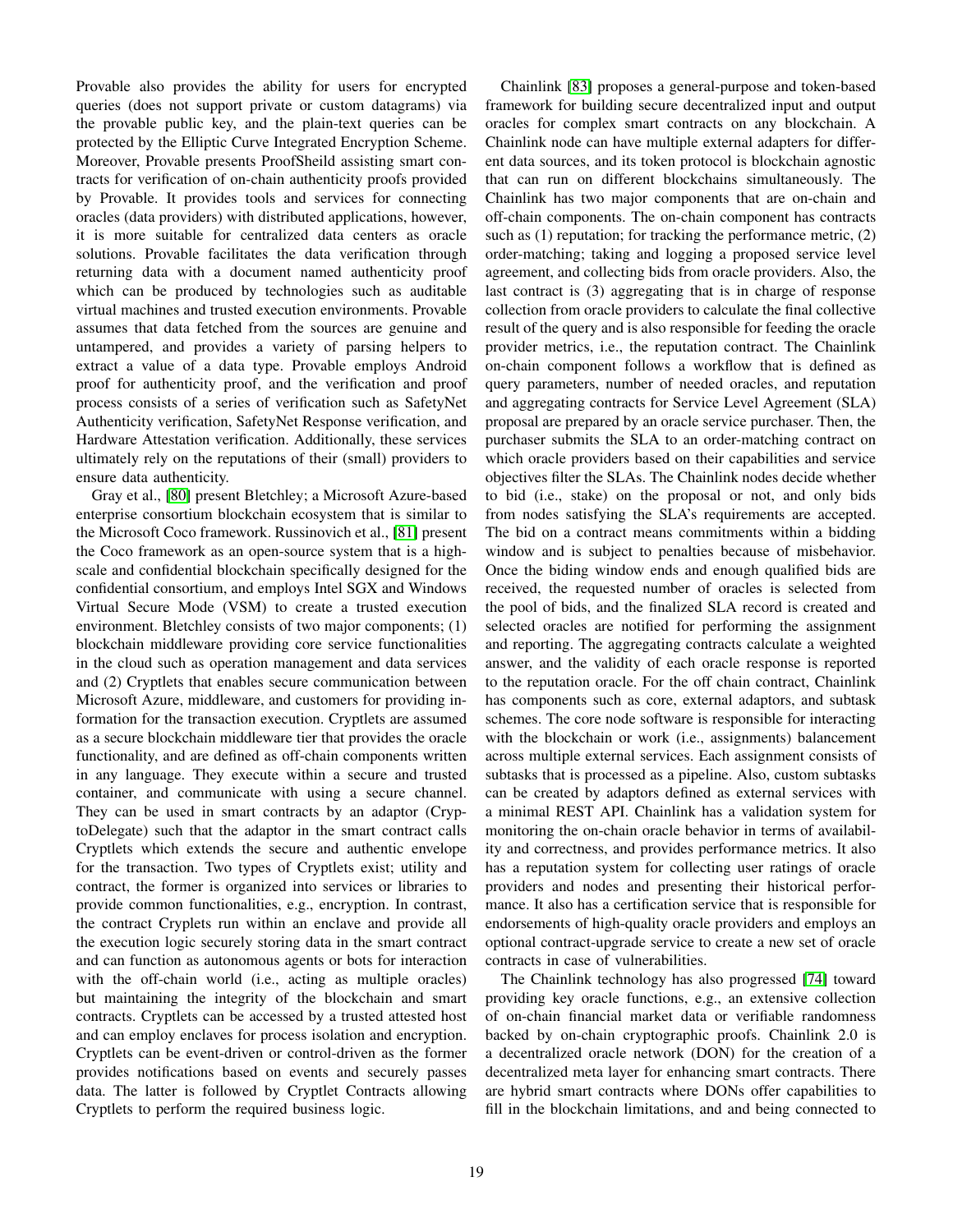<span id="page-19-0"></span>

| Literature             | <b>Key Research Outcomes</b>                                                                                                                                                                                                                                           | <b>Limitation</b>                                                    | Authenticity | Confidentiality |
|------------------------|------------------------------------------------------------------------------------------------------------------------------------------------------------------------------------------------------------------------------------------------------------------------|----------------------------------------------------------------------|--------------|-----------------|
| Schaad et<br>al., [2]  | A Hyperledger-based blockchain design with a local secure<br>element (Wibu CmDongle).                                                                                                                                                                                  | Hardware<br>requirement                                              | Partially    | Х               |
| Town Crier<br>[6]      | An enclave-based oracle for pull-based data provisioning assisted<br>by Intel SGX technology.                                                                                                                                                                          | Hardware<br>(Intel CPUs)<br>dependent as a<br>trusted third<br>party | $\checkmark$ | $\checkmark$    |
| Ledger<br>proof $[23]$ | Providing functionalities to the developers for coding<br>cyrptocurrency wallets.                                                                                                                                                                                      | Hardware<br>requirement<br>and prone to<br>fail $[82]$               | X            | Partially       |
| Android<br>proof [76]  | Notarizing web pages or certifying data that is served by HTTPS.                                                                                                                                                                                                       | Operating<br>system based                                            | $\checkmark$ | Partially       |
| Woo et al<br>$[77]$    | Presenting a distributed oracle for time-variant data to be<br>recorded onto the blockchain by using enclaves (Intel SGX).                                                                                                                                             | Hardware<br>(Intel CPUs)<br>dependent                                | ✓            | Partially       |
| Edenchain<br>$[78]$    | A permissioned blockchain platform technology for capitalizing<br>assets of any form into a token.                                                                                                                                                                     | Hardware<br>(Intel CPUs)<br>dependent                                | ✓            | Partially       |
| Corda <sup>[79]</sup>  | A decentralized global database platform for recording and<br>processing financial agreements.                                                                                                                                                                         | Hardware<br>(Intel CPUs)<br>dependent                                | $\checkmark$ | Partially       |
| Provable<br>$[17]$     | A platform-agnostic bridge between the blockchain and the<br>internet, i.e., web APIs and dapps, that employs Android proof<br>for data authenticity.                                                                                                                  | Centralized<br>and operating<br>system based                         | ✓            | Partially       |
| Bletchley<br>[80]      | A Microsoft Azure-based enterprise blockchain that uses<br>Cryptlets to provide oracle functionality defined as off-chain<br>components written in any language, and execute within a secure<br>and trusted container, and communicate with using a secure<br>channel. | Hardware<br>(Intel CPUs)<br>dependent                                | $\checkmark$ | Partially       |
| Chainlink<br>$[83]$    | A general-purpose and token-based framework for building<br>secure decentralized input and output oracles for complex smart<br>contracts on any blockchain.                                                                                                            | Hardware<br>(Intel CPUs)<br>dependent                                | $\checkmark$ | $\checkmark$    |

Table VIII THE SUMMARY OF HARDWARE-BASED STUDIES FOR REPUTATION-BASED ORACLES

the off-chain systems. By the advanced off-chain computation, DONs provide a blockchain-agnostic gateway for smart contracts not only for the off-chain access but also providing an execution code environment to address blockchain limitations. The use of Chainlink can also be seen in Ampleforth [\[84\]](#page-24-17) that is recognized as a piece of software running on the Ethereum blockchain aiming to incentivize a network of users to maintain a value of crypto-asset equal to the U.S. dollar. The Ampleforth employs a token called AMPL such that its supply is adjusted programmatically by the software that reduces the reliance on deposits or issuing and redeeming debt. This process is called "rebasing" and takes place every 24 hours in a way that if the demand for AMPL tokens is high, and the price of each AMPL token exceeds \$1, there will be an increase in supply. Otherwise, the supply will be adjusted and will decrease, hence, the AMPL token is recognized as a cryptocurrency token that is elastic and non-dilutive. In other words, despite changes in the supply, users keep possession of the same proportion of the overall supply.

Table [VIII](#page-19-0) illustrates the usage of hardware for data authenticity proof may lead to limiting the oracle to employ specific hardware. Although promising, it is not a generalized strategy and does not provide flexibility.

# *C. Proofless*

Wang et al., [\[62\]](#page-23-31) present an oracle based on Application Specific Knowledge Engines (ASKE) that is a framework to acquire and analyze information. Open-source information in specific domains is collected and unified, and the framework analyzes the collected data in different dimensions by the integration of data analysis methods. The analysis uses knowledge configuration files (KCF) for specifying keywords, search sequences, topics, and schedules for query processing, and helping users with accurately finding the required information. This framework facilitates data collection from authoritative websites via web crawlers automatically and aggregates data off-chain to produce the final results for sending to the smart contracts. In this proposed oracle, authoritative domains for fetching the information are recognized by asking domain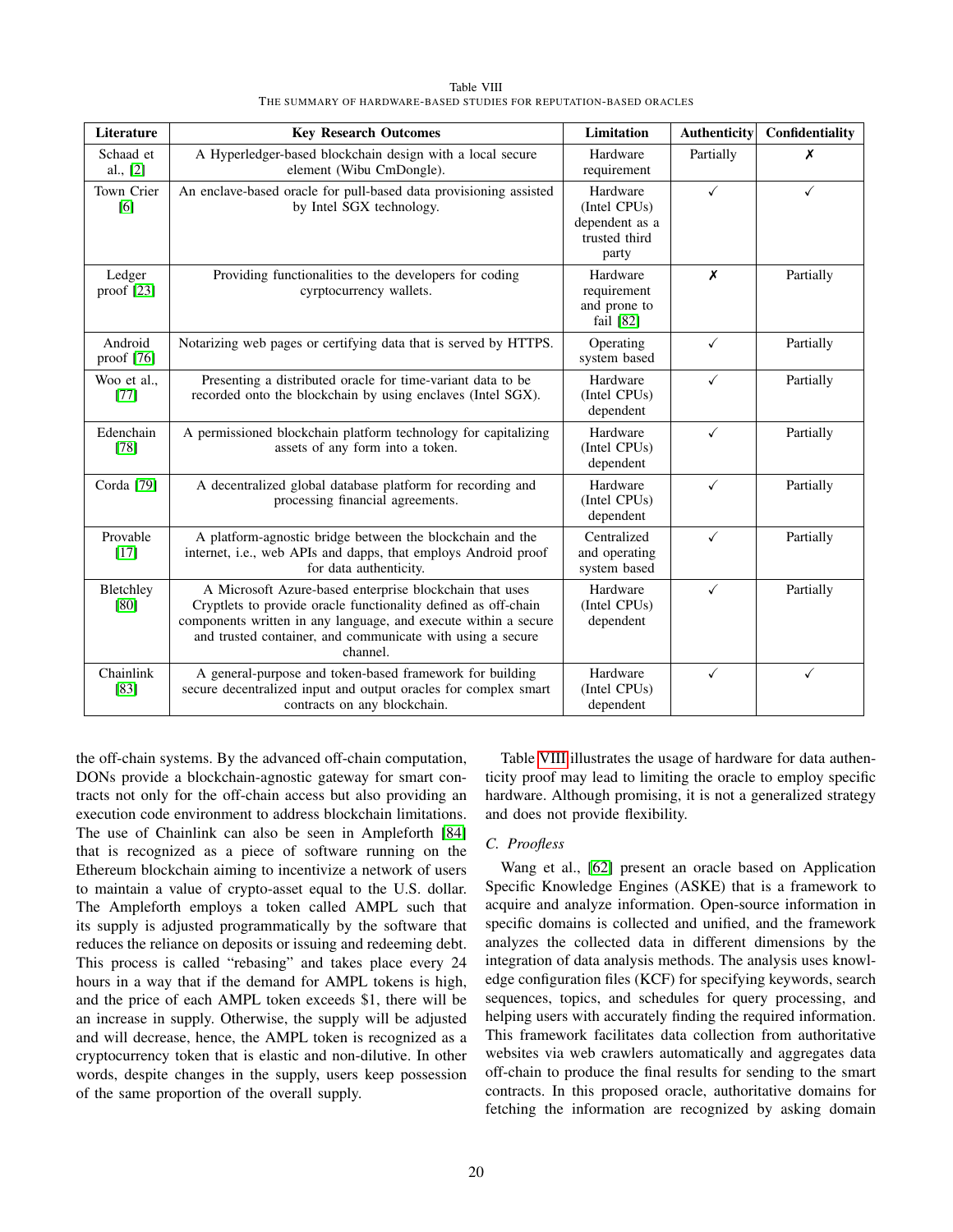experts (i.e., evaluation of their reputations), then the oracle determines the domain of a request, and with the help of the ASKE framework, the results are extracted, analyzed, and returned to the blockchain. The proposed oracle is not decentralized, and it does not practice data authenticity mechanisms, and the oracle lacks heterogeneous data sources for intelligent data collection.

Al Breiki et al., [\[63\]](#page-23-32) present a decentralized access control for IoT data which is assisted by blockchain and trusted oracles. It leverages smart contracts to shift access management toward a decentralized, secure, and scalable management for IoT data access. It employs multiple oracles to provide decentralized but trusted source feeds for IoT data. The proposed system consists of entities; admins for user control access, end-user (i.e., dapps or wallet), smart contracts for verifying IoT user data access, oracles for providing information about the registered oracles, aggregator, and the reputation smart contract. They are responsible to send a data request to the set of oracles, and compute the hashes for the requested data. They then compare hashes and report to the reputation smart contract for averaging.

Fujihara [\[85\]](#page-24-18) presents a blockchain-based open data platform that relies on the mobile crowdsourcing. It employs a decentralized oracle to extract the true binary information for saving recorded onto the blockchain via an algorithm called Expectation-Maximization (EM) algorithm. In the proposed platform, there are task requester, workers, and tasks, and the algorithm is done in  $E$  and  $M$  steps such that in the former step, for each task, the corresponding  $E_i$  value is determined by the Bayes' theorem. In the  $M$  step, the probability of the correct answer for tasks considering the E-step is calculated. By the step repetition, the estimated values gradually converge to fixed values resulting in the determination of workers' reliability score. This score is used for incentivizing workers that is proportional with respect to the score.

Pedro et al., [\[86\]](#page-24-19) present Witnet which is a decentralized oracle network that runs on a blockchain with a native protocol token for incentivizing miners. It enables any software to retrieve content published at any web address (HTTP/HTTPS) with a complete and verifiable proof of its integrity while being immune to the Sybil attacks and laziness (e.g., verifier's dilemma). The ledger on the Witnet is based on directed acyclic graph (DAG) where multiple blocks can exist at a time while enforcing a legit ledger. In addition, miners that are referred to as witnesses earn by retrieving, attesting, and delivering (RAD) web contents to the users via a deterministic algorithm that heavily relies on the reputation. This reputation is affected by demurrage gradually meaning a deduction on reputation scores is proportionally applied. The Witnet follows a strategy to incentivize network participants to take part in the RAD requests as their reputation is lost if they start hoarding their points. Hence, the Witnet encourages participants to become witnesses and participate in the outcome of RAD requests. They are required to work honestly as contradicting with the majority of miners would lead to losing the reputation. In the Witnet, witnesses compete with each other to earn a reward, and with respect to their mining power, rewards become proportional to the previous honesty and trustworthiness, i.e., their reputations. The Witnet employs truth-by-consensus protocol to obtain the "agreed truth". This protocol is based on singular value decomposition (SVD) to analyze a matrix that contains all the claims produced during epochs. Moreover, the network scalability is guaranteed by the sharding feature of the Witnet in addition to allowing clients to choose a number of witnesses for the RAD tasks. If the Witnet is coupled with a decentralized data storage (DSN), a digital knowledge ark can be built that is immutable and resistant to censorship. Blocks are created periodically and it does not depend on the time spent on solving the proof of work challenge by the fastest miner. Miners use a scriptable headless browser that has no interface to retrieve information from websites. In addition to clients and miners, there are bridge nodes that are in charge of watching other blockchains in case of RAD requests and replicating the results upon requests.

Table [IX](#page-21-1) presents the summary of proofless strategies, and it illustrates that they barely utilize authenticity mechanisms for verifying data integrity.

# V. FUTURE RESEARCH DIRECTIONS

<span id="page-20-0"></span>This section presents future research directions in the blockchain oracle design and usage. Although it may sound blockchain oracles are well-studied, there are still unaddressed research and technical questions in practice.

#### *A. Operating Cost & Speed*

Smart contracts use resources for execution, e.g., gas in the Ethereum blockchain, hence, it necessitates to develop not only very efficient and optimal code for smart contracts but also provides a faster response time for incoming queries. While there have been studies for developing cost-effective blockchain-based applications (e.g., [\[87\]](#page-24-20)), there still a need for designing high-performance blockchain oracles. For example, Chainlink has recently presented Off-Chain Reporting (OCR) that significantly improves data computation across Chainlink oracles while reducing the operating cost [\[88\]](#page-24-21). Moreover, the design and deployment of oracles should be relied on employing high-performance and low transaction fee blockchains, e.g., Solana or Polkadot blockchains.

#### *B. Decentralized Oracles & Security*

Although presented oracle techniques may sound sophisticated and novel, they still require data integrity and authenticity mechanisms for enforcing security and privacy. Although decentralized oracles provide benefits for data acquisition, data security challenges are still the issues. Hence, the design of oracles should provide an acceptable level of data integrity, security, and privacy. In Section [III,](#page-3-0) we discussed different strategies for the voting-based oracles, however, the majority, if not all of them, barely employed authenticity proof mechanisms for data integrity and correctness.

Moreover, with the ever increasing introduction of blockchain oracles and their customized tokens to the market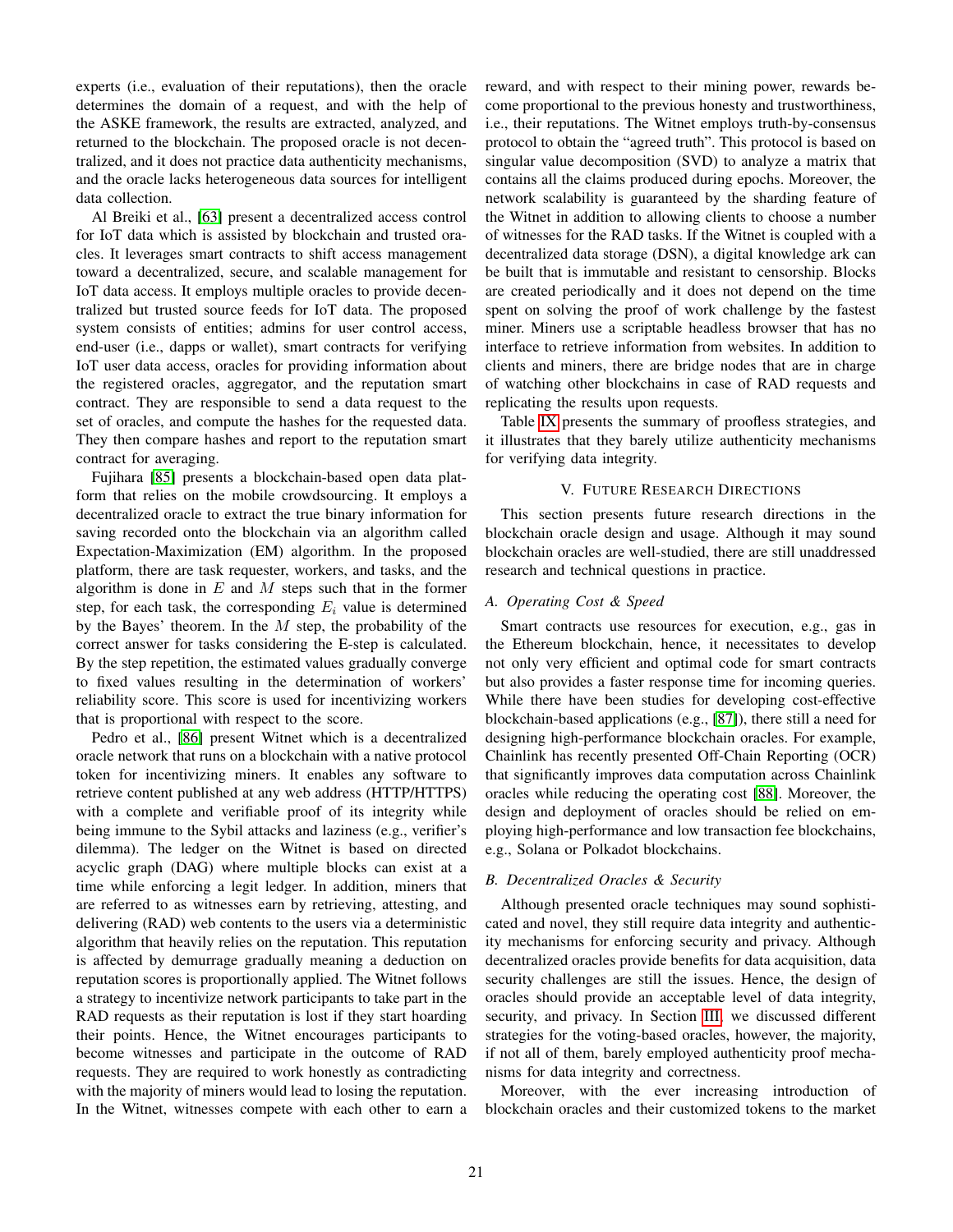Table IX THE SUMMARY OF PROOFLESS-BASED STUDIES FOR REPUTATION-BASED ORACLES

<span id="page-21-1"></span>

| Literature                  | <b>Key Research Outcomes</b>                                                                                                                                                                                                                                                                | <b>Limitation</b>                                                                | Authenticity | Confidentiality |
|-----------------------------|---------------------------------------------------------------------------------------------------------------------------------------------------------------------------------------------------------------------------------------------------------------------------------------------|----------------------------------------------------------------------------------|--------------|-----------------|
| Wang et<br>al., $[62]$      | Leveraging Application Specific Knowledge Engines (ASKE) for<br>information acquisition and analysis.                                                                                                                                                                                       | <b>Not</b><br>decentralized<br>and lack of<br>data<br>authenticity<br>mechanisms | X            | х               |
| Al Breiki<br>et al., $[63]$ | A decentralized access control for IoT data that is assisted by<br>blockchain and trusted oracles.                                                                                                                                                                                          | No authenticity<br>proof<br>mechanism<br>and relying on<br>truthful<br>oracles.  | Partially    | Х               |
| Fujihara<br>[85]            | Presenting open data platform that is assisted with a<br>decentralized oracle for correct information extraction.                                                                                                                                                                           | No authenticity<br>proof<br>mechanism                                            | Partially    | Х               |
| Pedro et<br>al., [86]       | A decentralized oracle network that runs on a blockchain with a<br>native protocol token. It employs truth-by-consensus protocol for<br>obtaining the truth, and uses miners for retrieving, attesting, and<br>delivering (RAD) of web contents which heavily depends on the<br>reputation. | No authenticity<br>proof<br>mechanism                                            | $\checkmark$ | Partially       |

for investment, detecting a legitimate project is of great importance and requires more attentions from the research prospective. For example, Mate Tokay co-founder of bitcoin.com has filed legal action against the Bridge.link founders due to misleading Bridge token (BRG) investors [\[67\]](#page-24-1). Hence, such issues should be further investigated and a set of requirements for identifying a legitimate blockchain oracle should be defined.

# *C. Blockchain-agnostic Oracles*

Majority of studies presented in Sections [III](#page-3-0) and [IV](#page-12-0) employed a certain blockchain (i.e., Ethereum blockchain). In contrast, there are few studies that have presented blockchainagnostic oracles, e.g., Band protocol [\[33\]](#page-23-2) or Chainlink [\[88\]](#page-24-21) oracle. Therefore, blockchain oracles adaptability should be studied further to propose a set of crucial rules and requirements for developers. Also, it will make the blockchain oracle design more flexible and functional to the constant changes in such a growing ecosystem assisting decentralized applications with execution across multiple blockchains. This will benefit users to easily handle transactions without the need for using different exchange platforms.

# *D. Query Types*

Oracles designed for fetching off-chain information should be capable of dealing with different query types, e.g., binary, scalar, or categorical. In fact, processing non-binary query types is challenging as the diversity of responses may be big enough, hence, it requires techniques to efficiently manage data aggregation at the blockchain side. Moreover, there should be reliable while fast authenticity proof mechanisms to be attached to the data for data integrity verification.

#### VI. CONCLUSION

<span id="page-21-0"></span>Blockchain technology has disrupted digital interaction in our economy and society in the last few years. Blockchain as a form of distributed ledger technology has enabled data to be shared among nodes connected over the internet. In addition, by the introduction of smart contracts to the blockchain, programmability is added to this disruptive technology and has changed the software ecosystem by removing third parties for administration of (non)business purposes. Although promising, blockchain and smart contracts do not have access to the external world, hence, they need *trusted* services referred to as blockchain oracles for sending and verifying external information to smart contracts. This paper presented an overview of blockchain oracles by categorizing them based on the feedback (i.e., the blockchain oracle outcome) into two major groups: voting-based oracles and reputation-based oracles. While the first group leverages voting strategies, e.g., stake on outcomes, for data aggregation and outcome, the latter considers reputation, e.g., the powerful participant(s) on the network, for choosing the oracle for reporting the outcome to the requester. Oracles may employ authenticity proof mechanisms to check the correctness and integrity of the obtained data from external sources. Our discussion and review showed that the existing strategies should keep the integrity of data obtained from external resources, and oracles honestly work toward providing the truth back to the blockchain and smart contracts. Moreover, although existing studies sound promising, blockchain oracles are still in need of further research from different perspectives such as operating cost, processing speed, security, and handling different query types.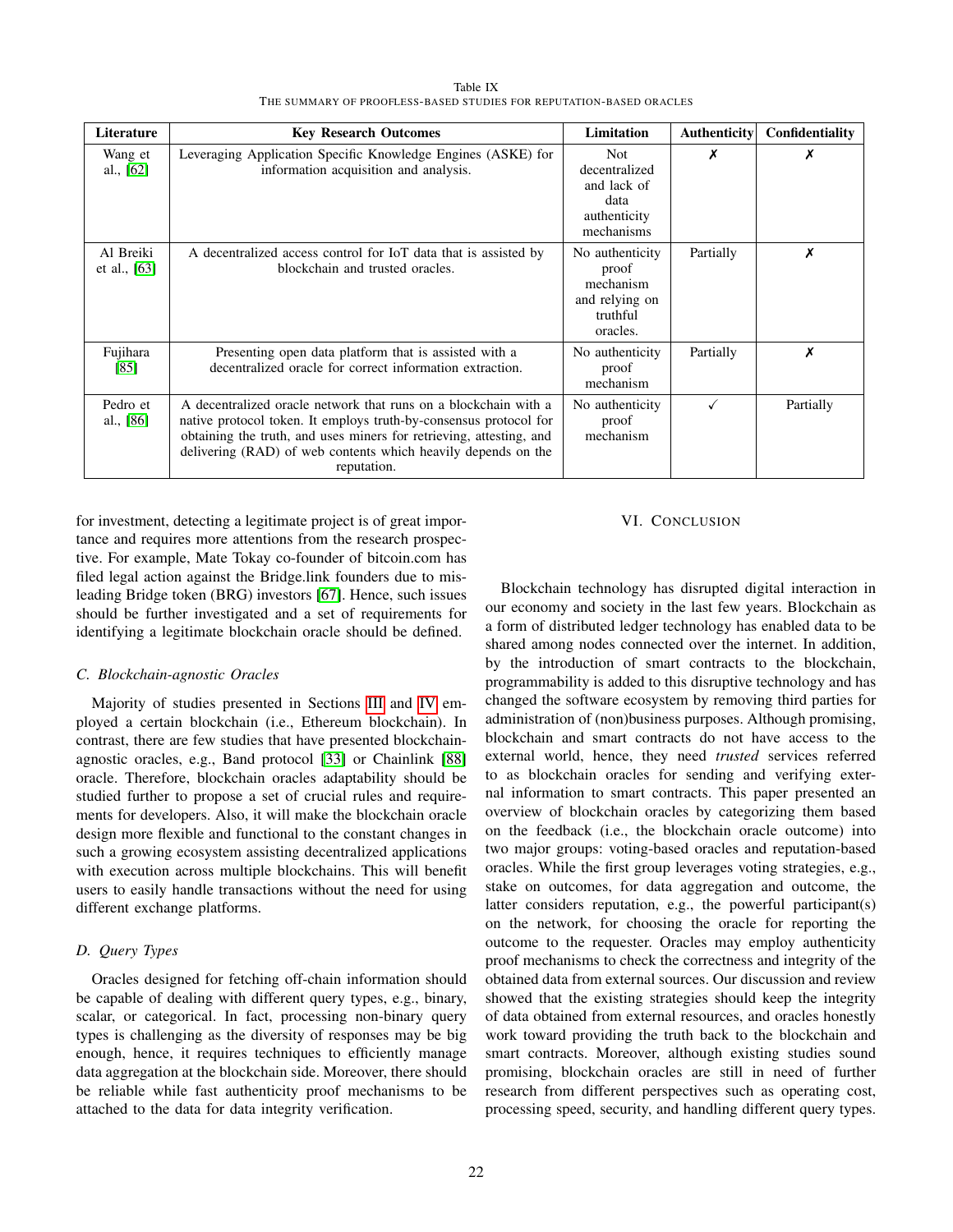## **REFERENCES**

- <span id="page-22-0"></span>[1] D. Mingxiao, M. Xiaofeng, Z. Zhe, W. Xiangwei, and C. Qijun, "A review on consensus algorithm of blockchain," in *2017 IEEE International Conference on Systems, Man, and Cybernetics (SMC)*, 2017, pp. 2567– 2572.
- <span id="page-22-1"></span>[2] A. Schaad, T. Reski, and O. Winzenried, "Integration of a secure physical element as a trusted oracle in a hyperledger blockchain." in *ICETE*, 2019, pp. 498–503.
- <span id="page-22-2"></span>[3] S. Ahmed and N. Ten Broek, "Blockchain could boost food security," *Nature*, vol. 550, no. 7674, pp. 43–43, 2017.
- <span id="page-22-3"></span>[4] "Ethereum blockchain," [https://ethereum](https://ethereum.org/en/whitepaper/).org/en/ [whitepaper/,](https://ethereum.org/en/whitepaper/) 2020.
- <span id="page-22-4"></span>[5] X. Xu, C. Pautasso, L. Zhu, V. Gramoli, A. Ponomarev, A. B. Tran, and S. Chen, "The blockchain as a software connector," in *13th Working IEEE/IFIP Conference on Software Architecture (WICSA 2016)*, Venice, Italy, April 2016.
- <span id="page-22-5"></span>[6] F. Zhang, E. Cecchetti, K. Croman, A. Juels, and E. Shi, "Town crier: An authenticated data feed for smart contracts," in *Proceedings of the 2016 aCM sIGSAC conference on computer and communications security*, 2016, pp. 270–282.
- <span id="page-22-6"></span>[7] R. Mühlberger, S. Bachhofner, E. C. Ferrer, C. Di Ciccio, I. Weber, M. Wöhrer, and U. Zdun, "Foundational oracle patterns: Connecting blockchain to the off-chain world," in *International Conference on Business Process Management*. Springer, 2020, pp. 35–51.
- <span id="page-22-23"></span>[8] J. Heiss, J. Eberhardt, and S. Tai, "From oracles to trustworthy data on-chaining systems," in *2019 IEEE International Conference on Blockchain (Blockchain)*. IEEE, 2019, pp. 496–503.
- <span id="page-22-8"></span>[9] A. Beniiche, "A study of blockchain oracles," *arXiv preprint arXiv:2004.07140*, 2020.
- <span id="page-22-9"></span>[10] H. Al-Breiki, M. H. U. Rehman, K. Salah, and D. Svetinovic, "Trustworthy blockchain oracles: Review, comparison, and open research challenges," *IEEE Access*, vol. 8, pp. 85 675–85 685, 2020.
- <span id="page-22-10"></span>[11] X. Xu, I. Weber, and M. Staples, "Blockchain patterns," in *Architecture for Blockchain Applications*. Springer, 2019, pp. 113–148.
- <span id="page-22-7"></span>[12] K. Mammadzada, M. Iqbal, F. Milani, L. García-Bañuelos, and R. Matulevičius, "Blockchain oracles: A framework for blockchain-based applications," in *International Conference on Business Process Management*. Springer, 2020, pp. 19–34.
- <span id="page-22-11"></span>[13] V. Garousi, M. Felderer, and M. V. Mäntylä, "Guidelines for including grey literature and conducting multivocal literature reviews in software engineering," *Information and Software Technology*, vol. 106, pp. 101–121, 2019.
- <span id="page-22-12"></span>[14] C. Wohlin, "Guidelines for snowballing in systematic literature studies and a replication in software engineering," in *Proceedings of the 18th international conference on evaluation and assessment in software engineering*, 2014,

pp. 1–10.

- <span id="page-22-13"></span>[15] I. Foundation, "Introducing iota oracles," [https://](https://blog.iota.org/introducing-iota-oracles/) blog.iota.[org/introducing-iota-oracles/,](https://blog.iota.org/introducing-iota-oracles/) 2021.
- <span id="page-22-14"></span>[16] J. Teutsch and C. Reitwießner, "Truebit: A scalable verification solution for blockchains," [https:](https://people.cs.uchicago.edu/~teutsch/papers/truebit.pdf) //people.cs.uchicago.edu/∼[teutsch/papers/truebit](https://people.cs.uchicago.edu/~teutsch/papers/truebit.pdf).pdf, 2017.
- <span id="page-22-15"></span>[17] Provable, "Provable," *https://provable.xyz/papers/ random datasource-rev1.pdf*, 2020.
- <span id="page-22-16"></span>[18] M. Merlini, N. Veira, R. Berryhill, and A. Veneris, "On public decentralized ledger oracles via a paired-question protocol," in *2019 IEEE International Conference on Blockchain and Cryptocurrency (ICBC)*. IEEE, 2019, pp. 337–344.
- <span id="page-22-17"></span>[19] J. Guarnizo and P. Szalachowski, "Pdfs: practical data feed service for smart contracts," in *European Symposium on Research in Computer Security*. Springer, 2019, pp. 767–789.
- <span id="page-22-18"></span>[20] Orisi, "Orisi," *https://github.com/orisi/wiki/wiki/Orisi-White-Paper*, 2014.
- <span id="page-22-19"></span>[21] H. Ritzdorf, K. Wüst, A. Gervais, G. Felley, and S. Capkun, "Tls-n: Non-repudiation over tls enablign ubiquitous content signing." in *NDSS*, 2018.
- <span id="page-22-20"></span>[22] TLSnotary, "Tlsnotary a mechanism for independently audited https sessions," *https://tlsnotary.org/TLSNotary.pdf*, 2014.
- <span id="page-22-21"></span>[23] Ledger, "Ledger proof," *https://ledger.com*, 2020.
- <span id="page-22-22"></span>[24] X. Xu, C. Pautasso, L. Zhu, Q. Lu, and I. Weber, "A pattern collection for blockchain-based applications," in *Proceedings of the 23rd European Conference on Pattern Languages of Programs*, 2018, pp. 1–20.
- <span id="page-22-24"></span>[25] J. Adler, R. Berryhill, A. Veneris, Z. Poulos, N. Veira, and A. Kastania, "Astraea: A decentralized blockchain oracle," in *2018 IEEE International Conference on Internet of Things (iThings) and IEEE Green Computing and Communications (GreenCom) and IEEE Cyber, Physical and Social Computing (CPSCom) and IEEE Smart Data (SmartData)*, 2018, pp. 1145–1152.
- <span id="page-22-28"></span>[26] R. Kamiya, "Shintaku: An end-to-enddecentralized general-purpose blockchain oracle system," *Online https://gitlab. com/shintakugroup/paper/blob/master/shintaku. pdf*, 2018.
- <span id="page-22-25"></span>[27] K. Nelaturu, J. Adler, M. Merlini, R. Berryhill, N. Veira, Z. Poulos, and A. Veneris, "On public crowdsource-based mechanisms for a decentralized blockchain oracle," *IEEE Transactions on Engineering Management*, vol. 67, no. 4, pp. 1444–1458, 2020.
- <span id="page-22-26"></span>[28] J. Peterson, J. Krug, M. Zoltu, A. K. Williams, and S. Alexander, "Augur: a decentralized oracle and prediction market platform (v2. 0)," *Whitepaper, https://augur. net/whitepaper. pdf*, 2019.
- <span id="page-22-29"></span>[29] Gnosis, "Gnosis," *https://github.com/gnosis/research/blob/ master/gnosis-whitepaper.pdf*, 2017.
- <span id="page-22-27"></span>[30] W. liang, "Polkadot-based decentralized cross-chain prediction platform," [https://x-predict](https://x-predict.com/X_Predict_market_Whitepaper_en.pdf?v=1.0).com/X\_Predict\_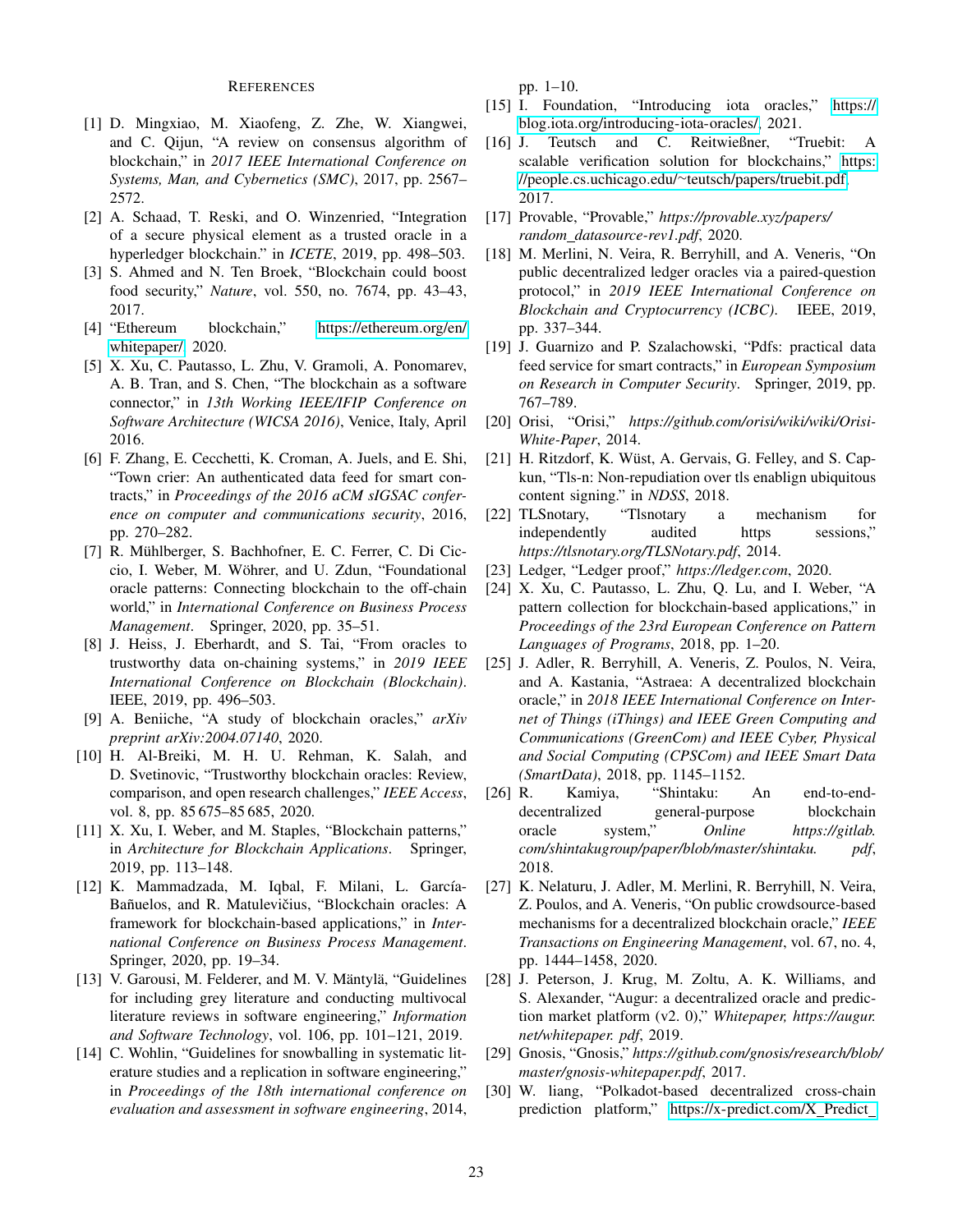market\_[Whitepaper](https://x-predict.com/X_Predict_market_Whitepaper_en.pdf?v=1.0)\_en.pdf?v=1.0, 2021.

- <span id="page-23-0"></span>[31] Delphi, "Delphi," *https://delphi.systems/whitepaper.pdf*, 2017.
- <span id="page-23-1"></span>[32] Y. Cai, G. Fragkos, E. E. Tsiropoulou, and A. Veneris, "A truth-inducing sybil resistant decentralized blockchain oracle," in *2020 2nd Conference on Blockchain Research Applications for Innovative Networks and Services (BRAINS)*, 2020, pp. 128–135.
- <span id="page-23-2"></span>[33] Bandchain, "Band protocol," *https://docs.bandchain.org/whitepaper*, 2020.
- <span id="page-23-3"></span>[34] H. Huilgolka, "Razor network: A decentralized oracle platform," https://razor.[network/whitepaper](https://razor.network/whitepaper.pdf).pdf, 2019.
- <span id="page-23-4"></span>[35] Oraichain, "Oraichain ai-powered oracle and ecosystem for blockchains," [https://docs](https://docs.orai.io/).orai.io/, 2021.
- <span id="page-23-5"></span>[36] Tellor, "Tellor," https://docs.tellor.[io/tellor/whitepaper/,](https://docs.tellor.io/tellor/whitepaper/) 2021.
- <span id="page-23-6"></span>[37] D. Network, "Decentralized information asset (dia)," https://docs.diadata.[org/documentation,](https://docs.diadata.org/documentation) 2021.
- <span id="page-23-7"></span>[38] Vyper, "Vyper: a contract-oriented, pythonic programming language for ethereum virtual machine (evm)." [https://vyper](https://vyper.readthedocs.io/en/stable/).readthedocs.io/en/stable/, 2021.
- <span id="page-23-8"></span>[39] K. Warwick, "Synthetix the derivatives liquidity protocol," [https://docs](https://docs.synthetix.io/litepaper).synthetix.io/litepaper, 2021.
- <span id="page-23-11"></span>[40] Kylin, "Kylin network," [https://kylin](https://kylin.network/).network/, 2021.
- <span id="page-23-9"></span>[41] Ethereum, "Erc-20 token standard," [https://ethereum](https://ethereum.org/en/developers/docs/standards/tokens/erc-20/).org/ [en/developers/docs/standards/tokens/erc-20/,](https://ethereum.org/en/developers/docs/standards/tokens/erc-20/) 2021.
- <span id="page-23-10"></span>[42] G. Travers, "How inverse synths work," https://blog.synthetix.[io/inverse-synths-are-back/#how](https://blog.synthetix.io/inverse-synths-are-back/#how-inverse-synths-work-)[inverse-synths-work-,](https://blog.synthetix.io/inverse-synths-are-back/#how-inverse-synths-work-) 2019.
- <span id="page-23-12"></span>[43] Polkadot, "Polkadot network," [https://](https://wiki.polkadot.network/en/) wiki.polkadot.[network/en/,](https://wiki.polkadot.network/en/) 2021.
- <span id="page-23-13"></span>[44] J. Warren, "Bitmessage: A peer-to-peer message authentication and delivery system," *white paper (27 November 2012), https://bitmessage. org/bitmessage. pdf*, 2012.
- <span id="page-23-14"></span>[45] H. Moudoud, S. Cherkaoui, and L. Khoukhi, "An iot blockchain architecture using oracles and smart contracts: the use-case of a food supply chain," in *2019 IEEE 30th Annual International Symposium on Personal, Indoor and Mobile Radio Communications (PIMRC)*, 2019, pp. 1–6.
- <span id="page-23-15"></span>[46] D. Network, "Dos network: A decentralized oracle service boosting blockchain usability with off-chain data & verifiable computing power," https://s3.amazonaws.[com/whitepaper](https://s3.amazonaws.com/whitepaper.dos/DOS+Network+Technical+Whitepaper.pdf).dos/DOS+ [Network+Technical+Whitepaper](https://s3.amazonaws.com/whitepaper.dos/DOS+Network+Technical+Whitepaper.pdf).pdf, 2019.
- <span id="page-23-16"></span>[47] C. Reitwießner, "zkSNARKs in a Nutshell," [http:](http://chriseth.github.io/notes/articles/zksnarks/zksnarks.pdf) //chriseth.github.[io/notes/articles/zksnarks/zksnarks](http://chriseth.github.io/notes/articles/zksnarks/zksnarks.pdf).pdf, 2016.
- <span id="page-23-17"></span>[48] V. Buterin, "Schellingcoin: A minimal-trust universal data feed," https://blog.ethereum.[org/2014/03/28/](https://blog.ethereum.org/2014/03/28/schellingcoin-a-minimal-trust-universal-data-feed/) [schellingcoin-a-minimal-trust-universal-data-feed/,](https://blog.ethereum.org/2014/03/28/schellingcoin-a-minimal-trust-universal-data-feed/) 2014.
- <span id="page-23-18"></span>[49] MarkerDAO, "The maker protocol: Makerdao's multicollateral dai (mcd) system," [https://makerdao](https://makerdao.com/en/whitepaper).com/en/ [whitepaper,](https://makerdao.com/en/whitepaper) 2014.
- <span id="page-23-19"></span>[50] R. Brodetski, "Oracul system," [https://gist](https://gist.github.com/RomanBrodetski).github.com/

[RomanBrodetski,](https://gist.github.com/RomanBrodetski) 2017.

- <span id="page-23-20"></span>[51] P. Sztorc, "Truthcoin, peer-to-peer oracle system and prediction marketplace," [https://www](https://www.truthcoin.info/papers/truthcoin-whitepaper.pdf).truthcoin.info/papers/ [truthcoin-whitepaper](https://www.truthcoin.info/papers/truthcoin-whitepaper.pdf).pdf, 2015.
- <span id="page-23-21"></span>[52] Mobius, "Mobius network," [https://mobius](https://mobius.network/).network/, 2021.
- <span id="page-23-23"></span>[53] N. Spanos, "Zap protocol," [https://zap](https://zap.org/docs/).org/docs/, 2021.
- <span id="page-23-22"></span>[54] S. Team, "Stellar is an open network for storing and moving money," https://www.stellar.[org/?locale=en,](https://www.stellar.org/?locale=en) 2021.
- <span id="page-23-24"></span>[55] P. Labs, "Interplanetary file system (ipfs)," [https://](https://docs.ipfs.io/) [docs](https://docs.ipfs.io/).ipfs.io/, 2021.
- <span id="page-23-25"></span>[56] S. Eskandari, J. Clark, V. Sundaresan, and M. Adham, "On the feasibility of decentralized derivatives markets," in *International Conference on Financial Cryptography and Data Security*. Springer, 2017, pp. 553–567.
- <span id="page-23-26"></span>[57] Z. Zhang, L. Huang, R. Tang, T. Peng, L. Guo, and X. Xiang, "Industrial blockchain of things: A solution for trustless industrial data sharing and beyond," in *2020 IEEE 16th International Conference on Automation Science and Engineering (CASE)*, 2020, pp. 1187–1192.
- <span id="page-23-27"></span>[58] T. Arts, Y. Malahov, and H. Sascha, "Æternity open source blockchain for scalable and secure smart contracts," *https://raw.githubusercontent.com/keypair/whitepaper/master/aeternity-whitepaper.pdf*, 2020.
- <span id="page-23-28"></span>[59] Hyperledger, "Hyperledger fabric," *https://hyperledgerfabric.readthedocs.io/*, 2014.
- <span id="page-23-29"></span>[60] E. Androulaki, A. Barger, V. Bortnikov, C. Cachin, K. Christidis, A. De Caro, D. Enyeart, C. Ferris, G. Laventman, Y. Manevich *et al.*, "Hyperledger fabric: a distributed operating system for permissioned blockchains," in *Proceedings of the thirteenth EuroSys conference*, 2018, pp. 1–15.
- <span id="page-23-30"></span>[61] C. Protocol, "Compound protocol," [https:](https://compound.finance/docs) //compound.[finance/docs,](https://compound.finance/docs) 2021.
- <span id="page-23-31"></span>[62] S. Wang, H. Lu, X. Sun, Y. Yuan, and F. Wang, "A novel blockchain oracle implementation scheme based on application specific knowledge engines," in *2019 IEEE International Conference on Service Operations and Logistics, and Informatics (SOLI)*, 2019, pp. 258– 262.
- <span id="page-23-32"></span>[63] H. Al Breiki, L. Al Qassem, K. Salah, M. Habib Ur Rehman, and D. Sevtinovic, "Decentralized access control for iot data using blockchain and trusted oracles," in *2019 IEEE International Conference on Industrial Internet (ICII)*, 2019, pp. 248–257.
- <span id="page-23-33"></span>[64] F. Zhang, D. Maram, H. Malvai, S. Goldfeder, and A. Juels, "Deco: Liberating web data using decentralized oracles for tls," in *Proceedings of the 2020 ACM SIGSAC Conference on Computer and Communications Security*, 2020, pp. 1919–1938.
- <span id="page-23-34"></span>[65] J. He, R. Wang, W. Tsai, and E. Deng, "Sdfs: A scalable data feed service for smart contracts," in *2019 IEEE 10th International Conference on Software Engineering and Service Science (ICSESS)*, 2019, pp. 581–585.
- <span id="page-23-35"></span>[66] B. O. Team, "Bridge oracle system: First ever public oracle system on tron network," [https://bridge](https://bridge.link/Bridge_White_Paper.pdf).link/Bridge